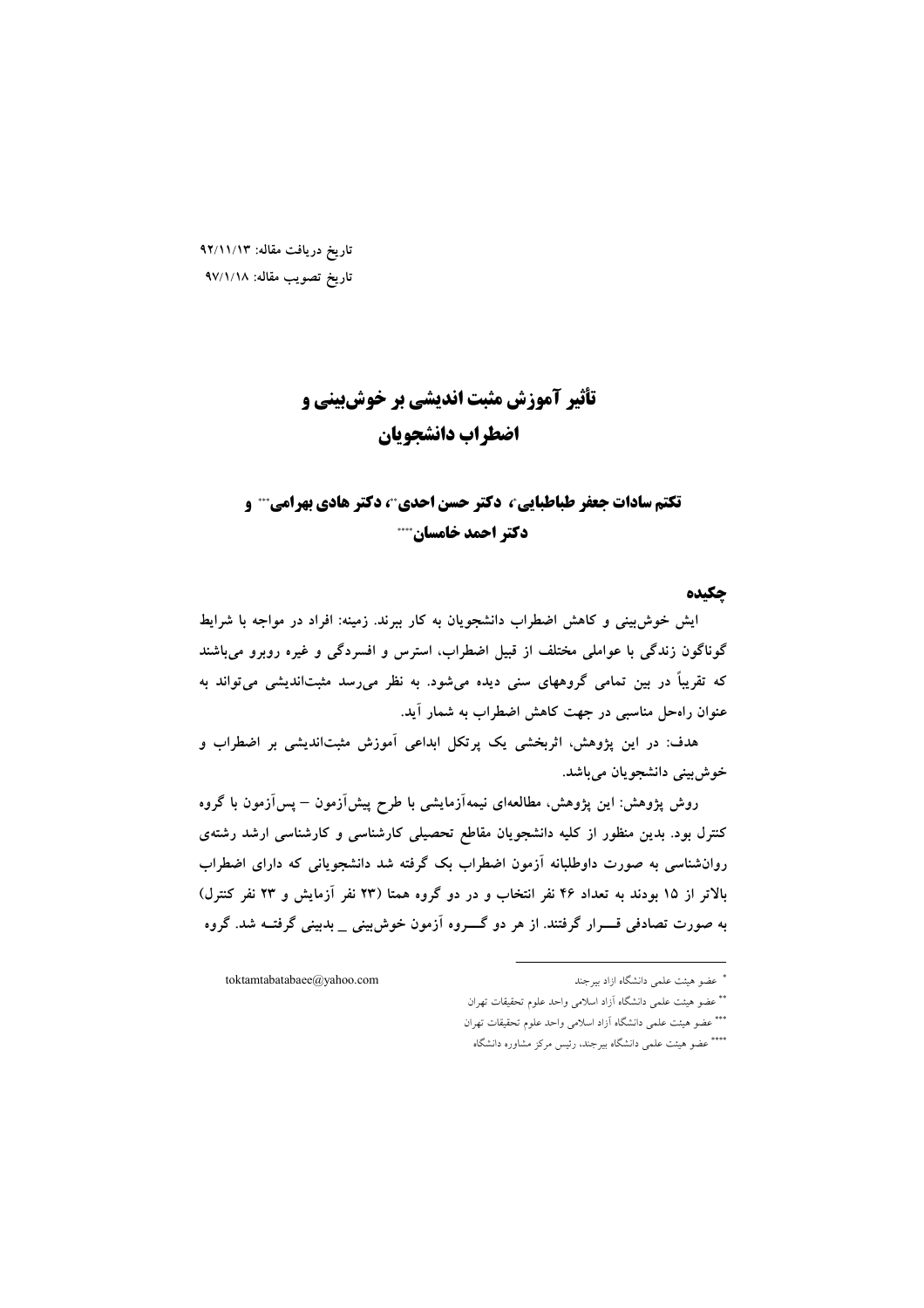آزمایش هفتهای دو جلسه و طی ۷ جلسه (۸۰ دقیقهای) تحت تأثیر برنامه آموزش مثبت-اندیشی توسط محقق قرار گرفتند و در گروه کنترل هیچگونه آموزشی صورت نگرفت.

یافتهها: دادهها پس از جمع آوری در نرمافزار۱۷ spss وارد و بوسیله آزمون پارامتری t مستقل مورد تجزیه و تحلیل قرار گرفت. برای بررسی پیشفرض نرمال بودن از آزمون کولموگروف اسمیرنوف و برای پیش فرض برابری واریانس های دو گروه از آزمون F استفاده گر دید.

بحث و نتیجهگیری: نتایج این تحقیق نشان داد که آموزش مثبتاندیشی اضطراب دانشجویان را به طور معنیداری کاهش و خوش بینی را افزایش داده بنابراین با توجه به مؤثر بودن آموزش مثبتاندیشی بر کاهش اضطراب و افزایش خوش بینی به مسوؤلین مربوطه توصیه می شود برنامه-های مبتنی بر آموزش مثبتاندیشی را برای افز **واژگان کلیدی**: آموزش مثبتاندیشی، اضطراب، خوشبینی.

#### مقدمه

دوران نوجوانی دورهی گذرایی است که در آن افراد تغییرات جسمانی، روانشناختی و اجتماعی بسیاری را در طول فرایند رشد از کودکی به بزرگسالی تجربه میکنند و موضوعاتی مثل بلوغ زیستی و اجتماعی، اضافه شدن نقشهای بزرگسالی و فعالیتهای استرس(ایی که زندگی فرد را تهدید میکنند تاثیرات مهمی در آن دارد. قمری ٔ (۲۰۱۲؛ به نقل از امانی، ۱۳۹۴) بیان داشته است که حدود ۱۰ درصد از دانش[موزان نوجوان ایرانی از برخی نشانگان روانشناختی ازجمله اضطراب و افسردگی رنج میبرند. اضطراب حالتی از خلق است که با هیجان منفی شدید در واکنش به وقایع یا شرایط (ذهنی یا واقعی) تهدیدکننده مشخص می شود (امانی، ۱۳۹۴). طی دهههای اخیر موضوع اضطراب یکی از مهمترین زمینههای پژوهشی علوم مختلف بودهاست (حسنشاهی، ۱۳۸۱). اضطراب پاسخ عاطفی و فیزیولوژیکی است به احساس خطر همه جانبهی درونی که به سادگی کنار

 $1$  Ghamari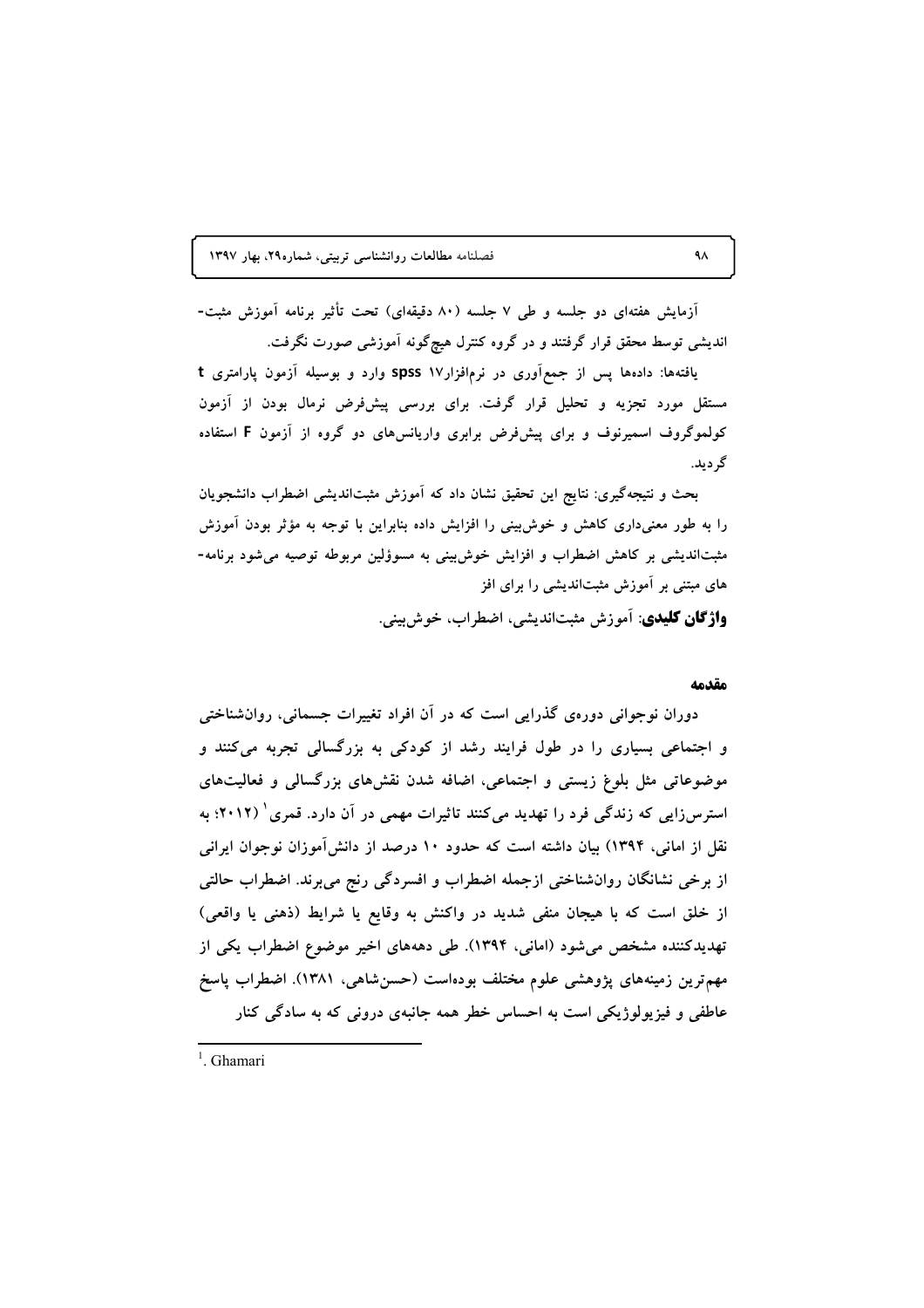میرود و شروع آن معمولاً در اواسط دهه سوم عمر است و با علائم بدنی خاصی همراه است (سلطانی، ۱۳۸۲). اضطراب فرأیند ابتدایی زیست روان شناسی است که فرد را در زمان خطر برای واکنش حفاظتی آماده میکند و بطور تجربی پدیدههای پیچیدهای ایجاد می کند که با احساسات، عواطف، تصاویرذهنی، رفتار، زبان و معانی توصیف می شوند. اساساً افراد می توانند مستعد اضطراب دردآور باشند و تجارب خاص دوران رشد قوياً مستلزم احتمال افزايش اختلال اضطراب در فرد هستند (گادارد و پاولاكيس ْ ٢٠٠٧). افراد به ویژه از راهبردهای خوبی برای بر طرف کردن اضطراب بهرهمندند. انسانها می توانند در ذهنشان معنی و اهمیت سائقها و تکانههای مشکل آفرین را تغییر دهند. آنها این تغییرات را با استفاده از راهبردهای کنار آمدن یا مکانیسمهای دفاعی انجام میدهند که رایج ترین آنها به عنوان نمونه، سرکوبی و فرافکنی، همانندسازی و دلیل تراشی هستند. اضطراب عموماً واکنشی است که در شرایط ترسآور رخ میدهد و با افکار منفی و هراس آور تشدید می شود (سیدمحمدی، ۱۳۹۱). اضطراب نوعی واکنش برای ادامه زندگی و بقا است که به او میگوید از چه چیزی و با چه روشی اجتناب کند (ویتشیر <sup>۲</sup>، ۲۰۱۷).

سليگمن ،١٩٩١، معتقد است در آموزش مثبتانديشي " دانشجويان تشويق مي شوند تا تجربههای مثبت و خوب خود را بازشناسند و نقش آنها را در افزایش و ارتقای احترام-بهخود، عزتنفس و كاهش اضطراب بازشناسی كنند و در عین حال توانایی شناخت جنبههای مثبت دیگران را نیز کسب نمایند (سهرابی و جوانبخش، ۱۳۸۸).

روانشناسی مثبت و پیامدهای آن اخیراً هدف عمده روانشناسان مثبتنگر شده است (یاشاشریفی و نجفیزند، ۱۳۸۷) در رابطه با نبود افکار مثبت نسبت به آینده و وجود اضطراب، افسردگی، استرس و افکار خودکشی پژوهشهای گستردهای انجام شده است

<sup>&</sup>lt;sup>1</sup> Goddard & Pavlakis

<sup>&</sup>lt;sup>2</sup> Wiltshire

 $3$  Positive Thinking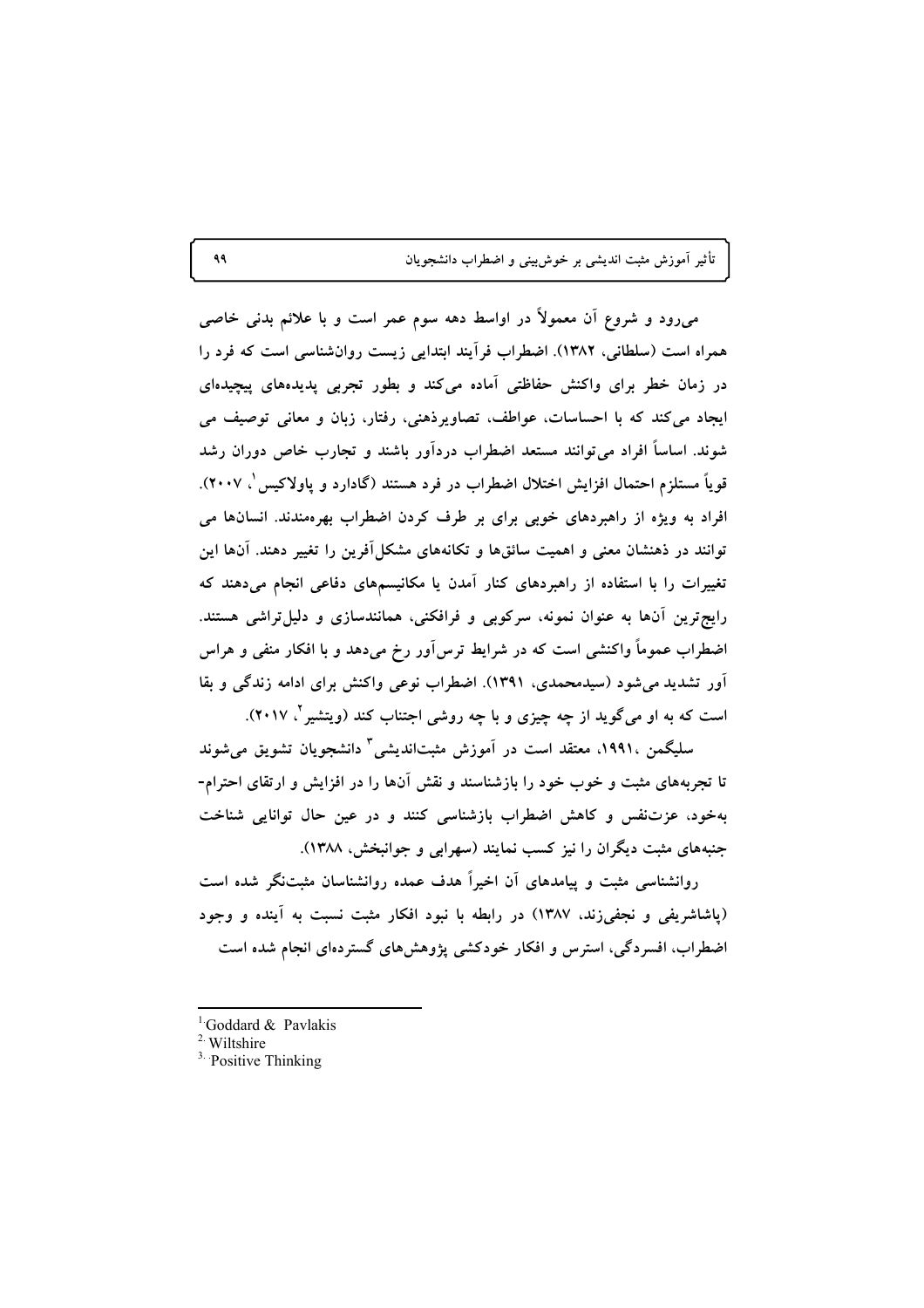که همگی به نوعی این رابطه را تأیید کردهاند (مک لئیود و سالامینیو \ ۲۰۰۱؛ یبتر سون، یارک و سلیگمن'۲۰۰۵٪ مک لئیود، تاتا، تایرر، اشمیت، دیویدسون و تامسون ٌ، ۲۰۰۵؛ مک لئیود و کان وی ٔ ۲۰۰۷؛ ویلا– برودریک ٔ، پارک و پیترسون، ۲۰۰۹؛ به نقل از خدایاری فرد و غباری بناب، ۱۳۹۱).

بر این اساس روانشناسی مثبتنگر سعی دارد توجه خود را صرفاً به مشکلات روانی معطوف نسازد و بیشتر بر جنبههای مثبت زندگی تأکید کند. همزمان با گسترش جنبش روانی مثبتنگر در دههی اخیر (سلیگمن، استین، پارک ٔ، ۲۰۰۵) روی آوردن به تجربههای مثبت و نیرومندیهای سازش یافته انسانی مانند: خوش بینی، شادکامی، شوخ طبعی و غیره به طور فزایندهای در حال گسترش است (پیترسون<sup>۷</sup>، ۲۰۰۰). سرمنشأ مثبتاندیشی از باورهای انسان میآید. باورها و اعتقادات هر فرد و نوع برداشتش از زندگی و وقایع زندگیست که او را به سمت و سوی خوشبینی و بدبینی میبرد. هر اتفاقی که در زندگی پیش میآید یا خوشایند است یا ناخوشایند. پس هر امری میتواند باعث خوشحالی و خوشبختی فرد و یا باعث ناکامی و ناراحتی او شود (سلیگمن، ۱۳۸۸الف). مثبتاندیشی را می توان استفاده کردن از تمامی ظرفیتهای ذهنی مثبت، نشاطانگیز و امیدوارکننده در زندگی، برای تسلیم نشدن در برابر عوامل منفی ساخته ذهن و احساس۵ای یأس[ور ناشی از دشواری ارتباط با انسانها و رویارویی با طبیعت دانست (عبادی و فقیهی، ۱۳۸۹). روانشناسی در مورد مشکلات و بیماریهای انسان روشن گریهای زیادی نموده، اما در مورد تواناییهای انسانی و انگیزههایش چیز زیادی به فرد نمیگوید. در واقع روانشناسی

 $\lambda \cdot \cdot$ 

<sup>&</sup>lt;sup>4</sup> Macleod & Salaminiou

<sup>&</sup>lt;sup>5</sup> Peterso, Park & Seligman

<sup>&</sup>lt;sup>6</sup>Tata, Tyrer, Schmidt, Davidson & Thompson

 ${}^{1}$ Conway

<sup>&</sup>lt;sup>2</sup>Vella-Brodrick

 $3.$  Steen & Park

<sup>&</sup>lt;sup>4.</sup> Peterson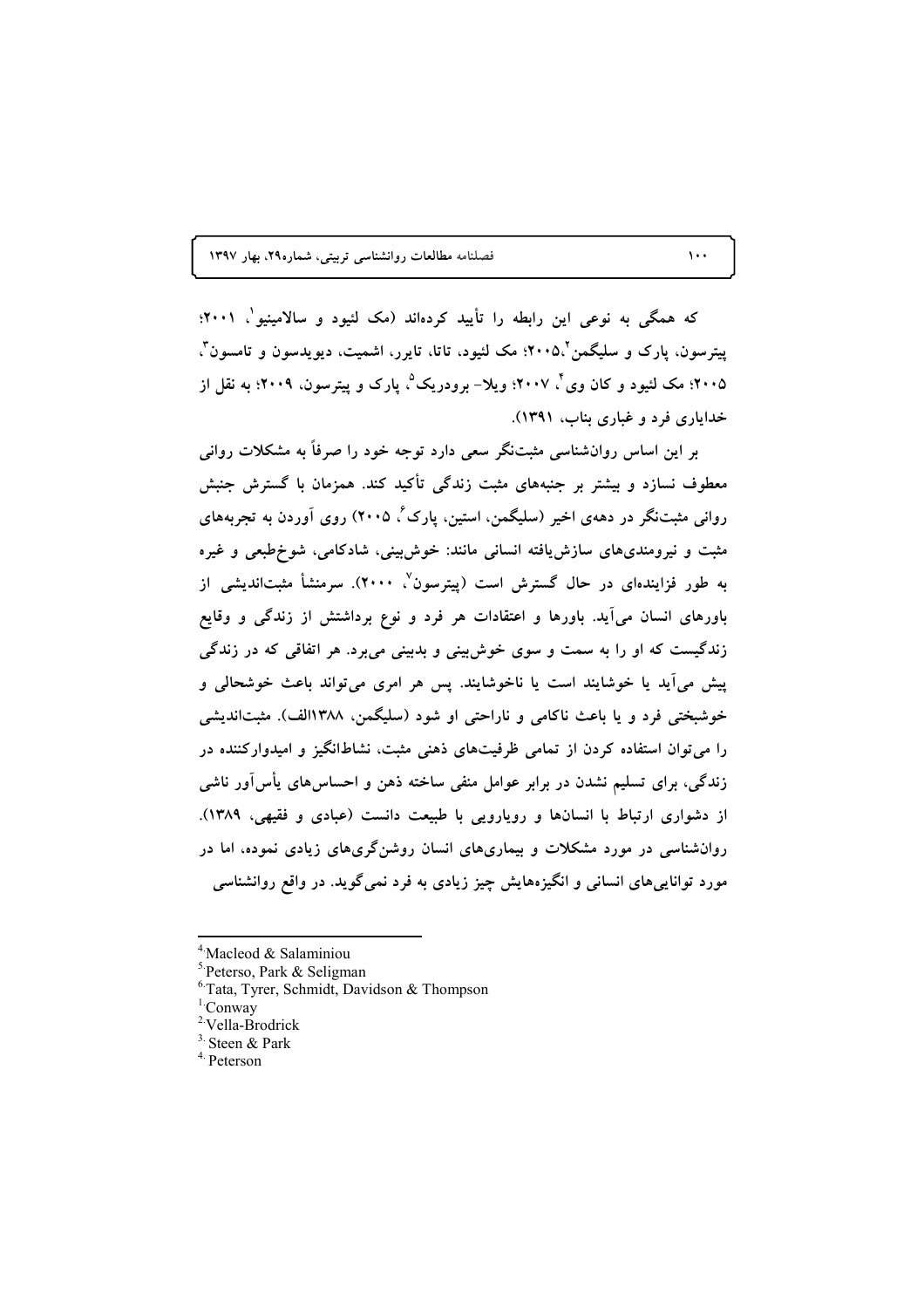تأثیر آموزش مثبت اندیشی بر خوش بینی و اضطراب دانشجویان

به قسمت تاریک زندگی انسان توجه کرده است (جفری و جوزف'، ۲۰۰۴). هر چند پژوهشگران غربی نیز در چند دههی اخیر پژوهشهایی در زمینهی مثبتاندیشی انجام دادهاند. بانیستر ' ،۱۹۸۳، با استفاده از نظریهی روانشناسی ساختارهای شخصی، روشی را پیشنهاد می کند که در آن فرد، حوادث آینده را با توجه به تحلیلی که از حوادث مشابه و همانند آن دارد، پیش بینی می کند (تایلر و براون<sup>"م</sup>. ۱۹۸۸). شوارتز<sup>۴</sup>،۱۹۸۶، معتقد است: یژوهش های اخیر شناختی – رفتاری نشان می دهد، هرگاه بر جنبههای مثبت افکار بیشتر تأکید می شود عملکرد گروه تقریباً یکونیم برابر زمانی است که بر جنبههای منفی افکار گروه تأکید میشود. همچنین اَیزن<sup>۵</sup> ،۱۹۸۷، در پژوهش خود بدین نتیجه رسید که تجاربی که به آثار مثبت منجر میشوند میتوانند تأثیری بنیادی و ماهوی بر رفتار اجتماعی و روند اندیشه و تفکر فرد برجا گذارند. در پژوهش آیزن شواهد دیگری نیز موجود است که نشان میدهد، آثار رفتارهای مثبت میتواند بر سازماندهی شناختها و انعطاف پذیر بودن این سازماندهی مؤثر باشد؛ یعنی روندی که طی آن فرد به تجدید نظر در برداشتهای خود از شخصیتش میپردازد. تایلر و براون (۱۹۸۸) نیز در پژوهش خود بدین نتیجه رسیدند که گرایش و پرداختن به جنبههای مثبت وجود خود با بهداشت روانی و سلامت شخص سازگارتر است.

فورستر گ۱۹۹۱، نیز بر این باور است که اگر ارزیابی افراد از خودشان و ذهنیتی که نسبت به خود دارند مثبت باشد، از سلامت و سازگاری بیشتری برخوردار خواهند بود. به طور کلي مي توان گفت در روانشناسي مثبتنگر، دو رويکرد متفاوت وجود دارند: يکي

- $3$  Isen
- $4.$  Forster

 $\lambda$ 

 $<sup>5</sup>$  Jeffrey & Joseph</sup>

 $6$ Bannister

<sup>&</sup>lt;sup>1.</sup>Tavlor & Brown

<sup>&</sup>lt;sup>2</sup>Schwartz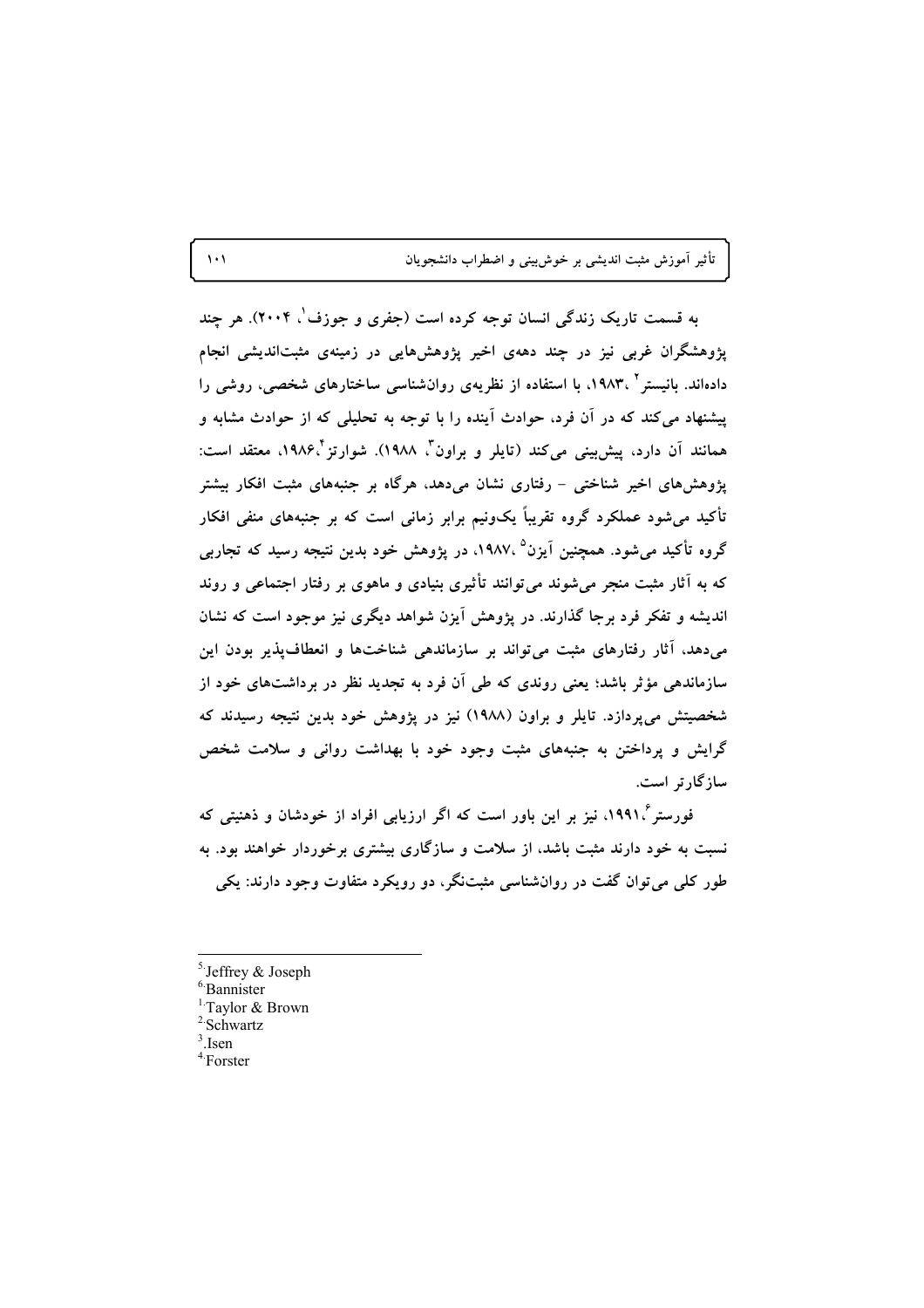مجموعه رویکردهای لذتجویانه و دیگری رویکرد منسوب به اخلاق ارسطویی که بر عملکرد کامل فرد تأکید دارد. اما یکی از مهمترین این زمینهها الگوی سلیگمن است که مبتنی بر رویکرد اخلاق ارسطویی بوده اما لذتجویی و اصل سودمندی نیز آنسان که بنتام" مطرح می کند، تا حدی در آن وجود دارد. البته در کل، این رویکرد بر نگاه ارسطویی به طبیعت انسان مبتنی است. سلیگمن مواردی را به عنوان فرضیات اساسی روانشناسی مثبتنگر مطرح کرده است؛ این موارد عبارتند از: الف) چیزی به عنوان طبیعت انسان وجود دارد؛ ب) عمل، محصولی از منش است؛ ج) ً منش خود را در دو شکل زیر بنایی نشان میدهد: یکی منشهای بد و دیگری منشهای نیکو (عظیمپور،  $(1719$ 

آموزش مثبتاندیشی به افراد کمک میکند تا خوش بینی در آنها افزایش یافته و این افزایش باعث میشود تا قدرت مقابلهای آنان در قبال مکانیزمهایی دفاعی بالا رود. شایر و کارور (۱۹۸۵؛ به نقل از کجباف، عریضی، خدابخشی، ۱۳۸۵) مهارتهای مقابلهای را یکی از مکانیزمهای اصلی بروز آثار خوشبینی میدانند که در اثر آموزش مثبتاندیشی افزایش می یابد. افراد خوش بین در تمایلات مقابلهای ثابت میباشند و از نظر نوع واکنش-های مقابلهای با افراد بدبین تفاوت دارند. افراد خوش بین در قیاس با افراد بدبین بیشتر از شیوه مقابلهای متمرکز بر حلءسئله استفاده می نمایند و هرگاه شیوه مقابلهای متمرکز بر حل مساله ممکن نباشد از روش مقابلهای سازگار مبتنی بر هیجان۵دار مثل پذیرش، شوخی و بازنگری مثبت نسبت به موقعیت استفاده می کنند. افراد بدبین از طریق انکار و با استفاده از کنارهگیری رفتاری و ذهنی از اهداف، به مقابله می پردازند. صرف نظر از این که بتوانند

<sup>5</sup>Eudaimonia

 $\mathbf{1} \cdot \mathbf{Y}$ 

<sup>&</sup>lt;sup>6</sup>Principle of utility

 $<sup>1</sup>$  Bentham</sup>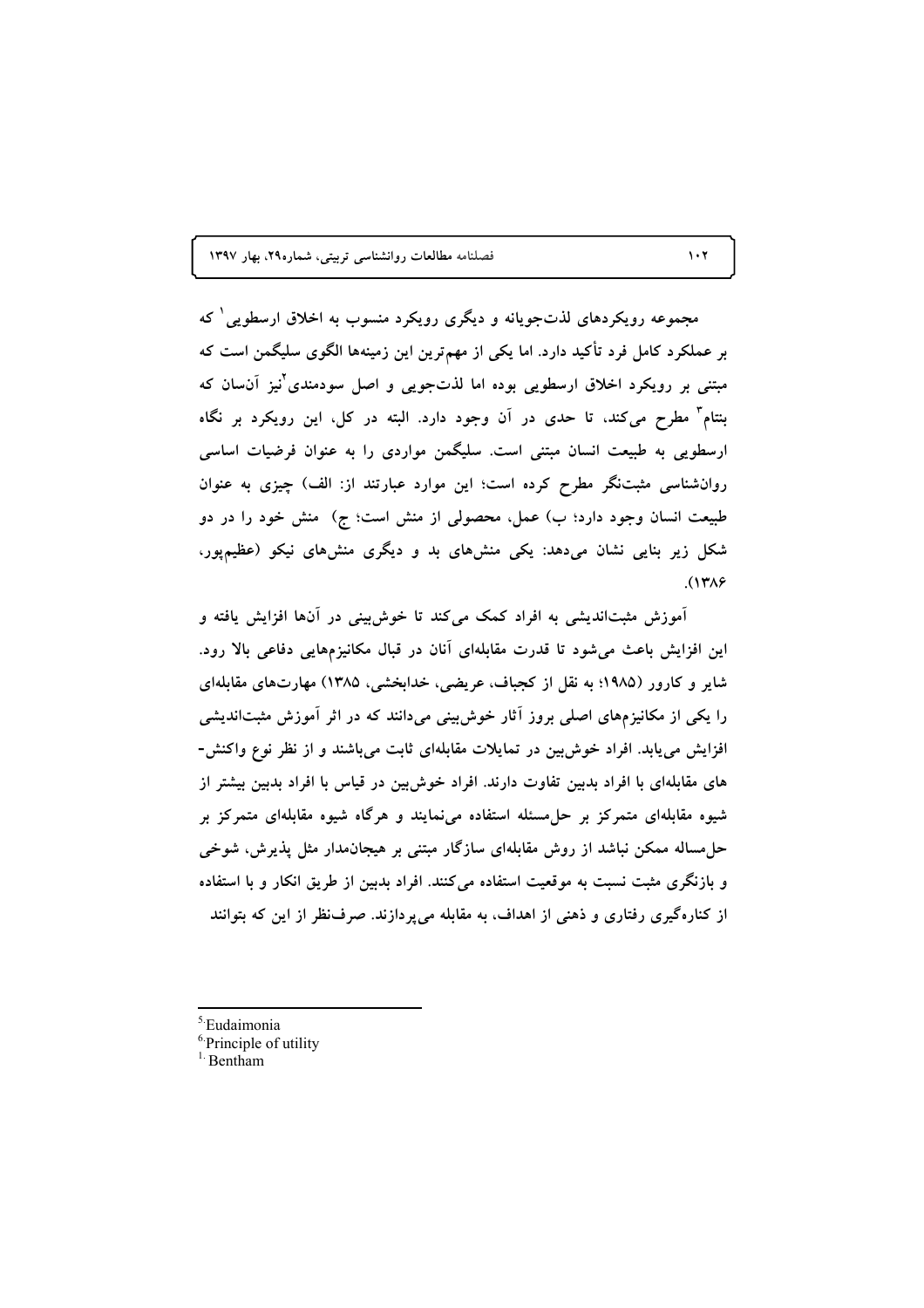تأثیر آموزش مثبت اندیشی بر خوشبینی و اضطراب دانشجویان

برای حل مشکل کاری انجام دهند (شایر و کارور، ۱۹۹۲؛ به نقل از کجباف، عريضي، خدابخشي، ١٣٨۵).

خوش بینی و بدبینی، پیامدهایی به همراه دارد. بررسی ها نشان دادهاند که خوش بین ها در زمینههای گوناگون مدرسه، دانشگاه، کار یا حتی مسابقه، نتایج بهتری را نشان دادند. افرد خوش بین در انتخابهای شغلی بهتر از بدبینها هستند، وضع سلامتی شان اغلب خوب است و نسبت به سنشان جوان تر به نظر میرسند و بیش تر از سایرین عمر میکنند.

این افراد به طرز شگفتانگیزی ً سالم تر از بدبینها هستند و کمتر احساس ناتوانی می کنند (تبریزی، کریمی و نیلوفری، ۱۳۸۹). به طور کلی سبک خوش بینانه با دید مثبت به رویدادها می نگرد. برای مثال افراد خوش بین رویدادهای مثبت را همیشگی میدانند و آنها را ناشی از تلاش، توانمندی و ویژگیهای خود دانسته و با این کار خود را قویتر می-کنند. در حالی که بدبینها وارونه واکنش نشان میدهند. آنها خود را به دلیل رویدادهایی که شاید هیچ نقش مؤثری هم در آنها نداشته باشند، سرزنش میکنند (پاشاشریفی و نجفیزند، ۱۳۸۷). لذا آموزش مثبتاندیشی تاثیر بسزایی در بالا رفتن خوش بینی افراد دار د.

در مجموع تفاوت این پژوهشها با پژوهش حاضر این است که موارد قبلی صرفا رابطه بین متغیرها را بررسی کردهاند اما این پژوهش به صورت مداخلهای بررسی شده است. در حوزه خوش بینی و اضطراب دانشجویان (که تاثیر بسزایی در عملکرد آنها در زمینههای مختلف زندگی دارد) تلاشهایی انجام شده که در مجموع تاکید آنها بر افزایش خوش بینی می باشد به عنوان نمونه از این گونه پژوهشهای انجام شده می توان از مداخلات ذهنآگاهی (ولیدی پاک، خالدی و معینی منش، ۱۳۹۵)، غنیسازی روابط (عیسینژاد، احمدی، بهرامی، باغبان و شجاع حیدری، ۱۳۹۰) و آموزش مهارتهای ارتباطی مبتنی بر آموزههای دینی (خادمی و عابدی، ۱۳۹۳)، شادکامی (پوررحیمی، احدی، عسگری و بختیارپور، ۱۳۹۴) و … نام برد و در مورد کاهش اضطراب نیز به مداخلات شناخت

 $\mathbf{v}$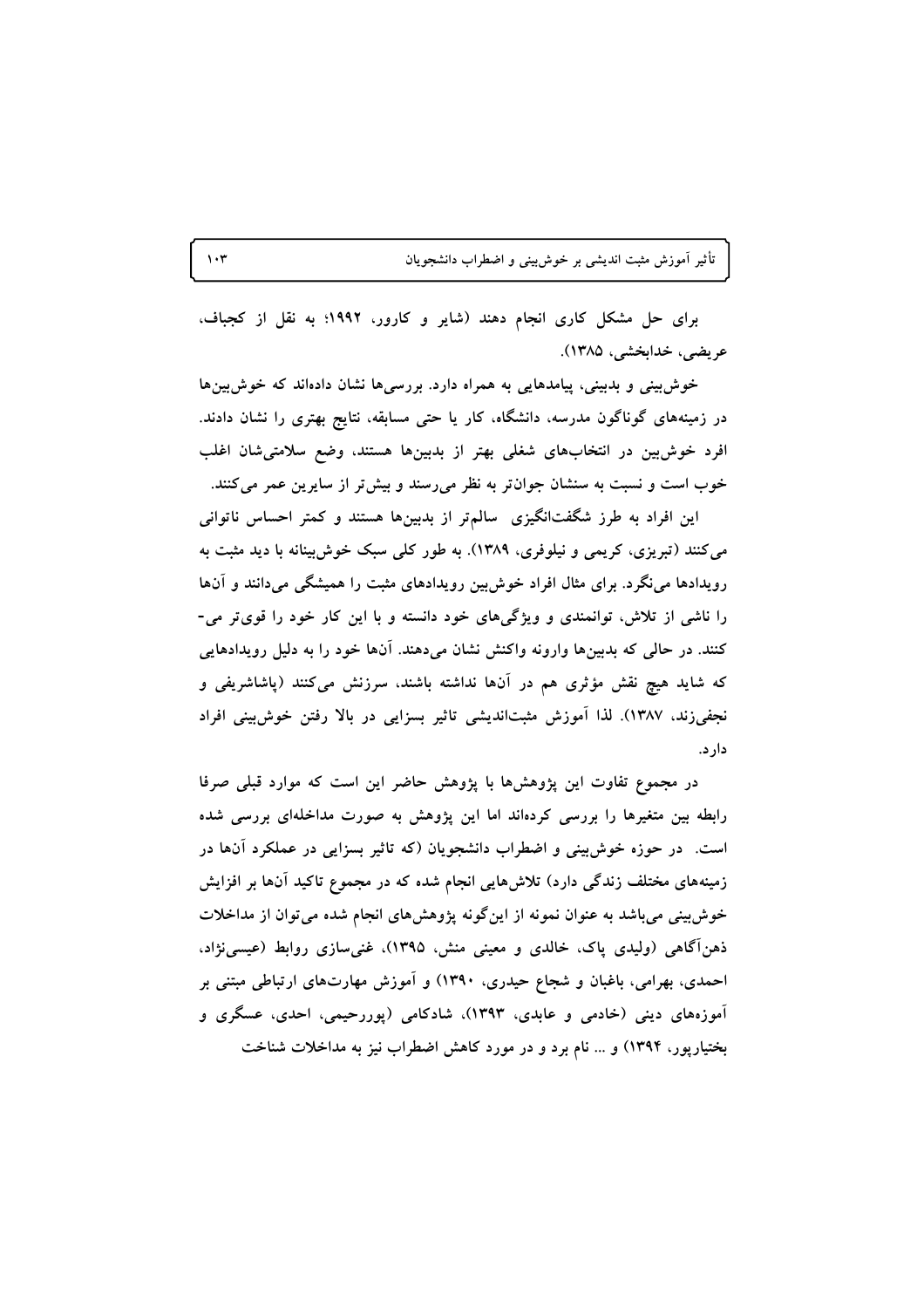درمانی، مصاحبه درمانی، درمانهای بین فردی، درمانهای حل مساله، درمانهای روان پویایی، درمان مرور زندگی (کاظمیان، ۱۳۹۱) و … اشاره کرد، اما پس از بررسی-های محقق، پژوهشی منوط به آموزش مثبتاندیشی بر این متغیرها به طور همزمان بر خوش بینی و اضطراب یافت نشد به همین دلیل محقق برای اولینبار به دنبال پاسخ به این سوال است که آیا مثبتاندیشی بر افزایش خوش بینی و کاهش اضطراب تاثیر دارد؟ بر اساس مطالب بیان شده پژوهش حاضر در زمینه مثبتاندیشی و تأثیر آن بر افزایش خوش-بینی و کاهش اضطراب دانشجویان مورد بررسی قرار گرفت و سعی شده است با تدوین پرتکل آموزشی مثبتاندیشی شیوههای صحیح مثبت را به دانشجویان آموزش داده تا بتوانند در موقعیتهای اضطرابزا قرار گرفته و واکنشهای مثبت را از خود نشان داده و میزان خوشبینی خود را افزایش دهند. در این راستا مطالعه حاضر به بررسی اثربخشی آموزش مثبت اندیشی بر کاهش اضطراب و همچنین افزایش خوش بینی پرداخت.

#### **[روش**

روش پژوهش از نوع نیمهآزمایشی با طرح پیش[زمون – پس[زمون با گروه کنترل بودهاست و جامعهی آماری، کلیه دانشجویان مقاطع تحصیلی کارشناسی و کارشناسی -ارشد رشتهی روانشناسی دانشگاه آزاد اسلامی واحد بیرجند میباشند که در سال تحصیلی ۹۱-۹۰ مشغول به تحصیل بودند.

نادری و سیفنراقی (۱۳۷۸) حداقل۱۵ نفر آزمودنی را برای پژوهش های آزمایشی کافی دانستهاند. بر این اساس تعداد حجم نمونه ۴۶ نفر (۲۳ نفر گروه کنترل و ۲۳ نفر گروه آزمایش) انتخاب شدند. در مراحل آموزش علت انتخاب تعداد بیشتر دانشجویان. افت آزمودنیها در انجام تحقیق می باشد. در ابتدا برای انجام پژوهش فراخوان داده شد از میان افرادی که به صورت داوطلبانه اظهار آمادگی کردند در مرحله پیشآزمون، آزمون اضطراب بک و پرسشنامهی خوش بینی۔ بدیپنی سلیگمن گرفته شد. ۴۶ نفر از دانشجویانی

 $\mathcal{N} \cdot \mathcal{K}$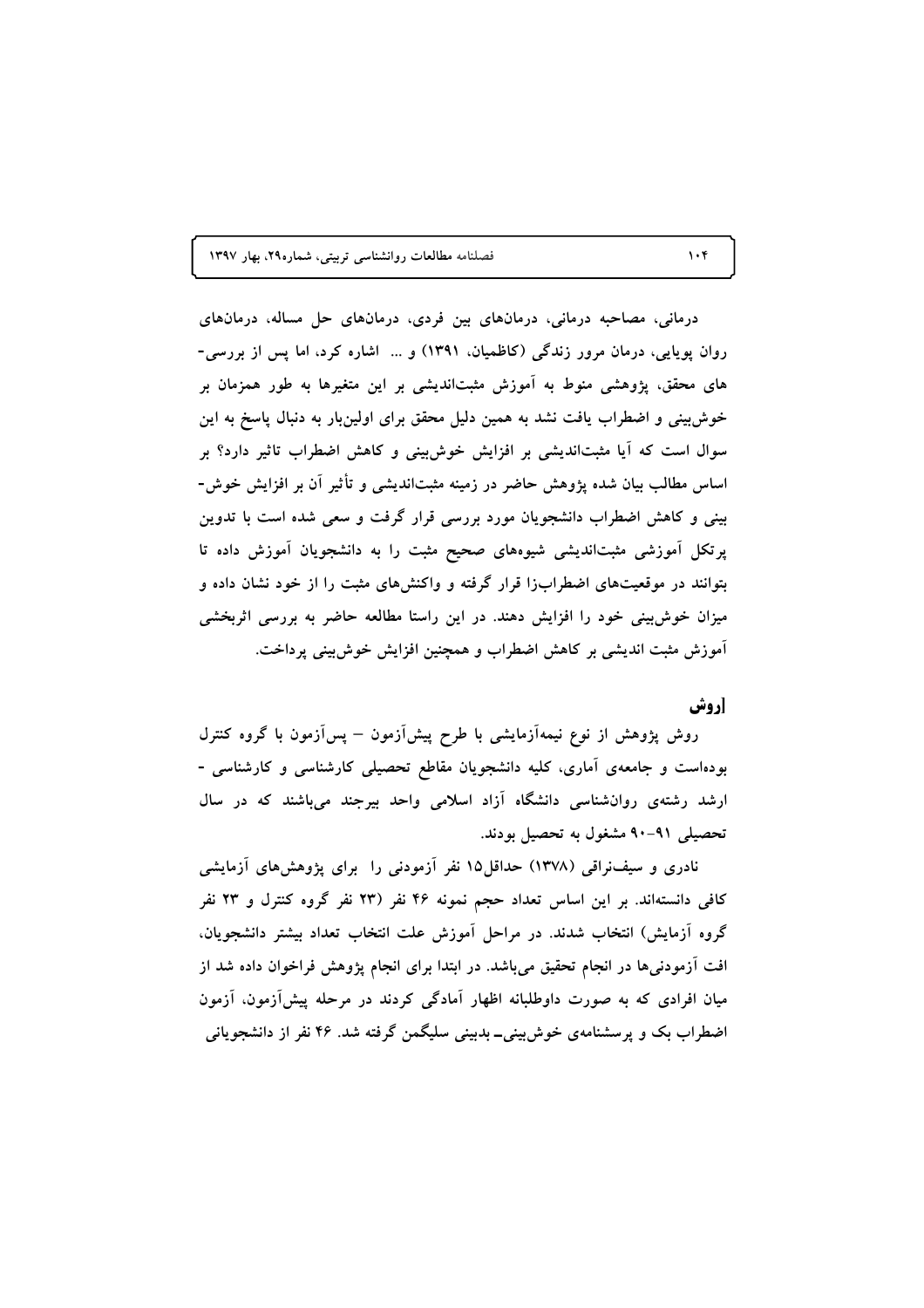که دارای اضطراب بالاتر از ۱۵ بودند انتخاب و به صورت تصادفی ساده در دو گروه همتا (۲۳نفر آزمایش و ۲۳ نفر کنترل) قرارگرفتند. سپس گروه آزمایش به مدت ۷ جلسه (۸۰ دقیقهای) توسط محقق تحت تأثیر برنامهی آموزش های مثبتاندیشی قرارگرفتند ولی گروه کنترل آموزشی دریافت نکردند پس از اتمام آموزش در هر دو گروه پسآزمون در همان شرایط فوق اجرا گردید. در این پژوهش برای تجزیه وتحلیل دادهها، از نرم افزار ۱۷ spss و روش های آماری توصیفی و استنباطی استفاده شده است. برای بررسی فرضیه-های تحقیق از آزمون پارامتری t مستقل استفاده شد. برای بررسی پیشفرض نرمال بودن از آزمون کولموگروف اسمیرنوف و برای پیشفرض برابری واریانسهای دو گروه از آزمون F استفاده گردید.

### ابزار يژوهش

در این تحقیق از دو آزمون اضطراب بک و پرسشنامه خوشبینی – بدبینی سلیگمن برای سنجش مثبتاندیشی به عنوان ابزار استفاده شد.

پرسشنامهی اضطراب بک (BAI) توسط بک، ایستاین ْ، براون و استیر ْ در سال (١٩٨٨) ساخته شده است. این پرسشنامه یک مقیاس ٢١ مادهای است. هر ماده دارای چهار گزینه که از طیف ۰ تا ۳ نمرهگذاری می شود آزمودنی شدت هر یک از علائم را با استفاده از مقیاس چهار درجهای از (کمترین تا شدید) درجهبندی میکند. نمره کل این پرسشنامه در دامنهای از ۰ تا ۶۳ و نقطه برش ۱۵ قرار میگیرد. یک و همکاران در سال (۱۹۸۸) اعتبار پرسشنامه را به روش بازآزمایی بر روی ۸۳ بیمار سرپایی به فاصله یک هفته انجام دادند که ضریب اعتبار ۰/۷۵ بدست آمد و ضریب آلفای کرونباخ ۰/۹۲ را برای پرسشنامه برروی ۱۶۰ بیمار سرپایی بدست آورد. کاویانی و موسوی (۱۳۸۷) در

 $<sup>1</sup>$  Epstein</sup>

 $\cdot \circ$ 

 $2.$  Steer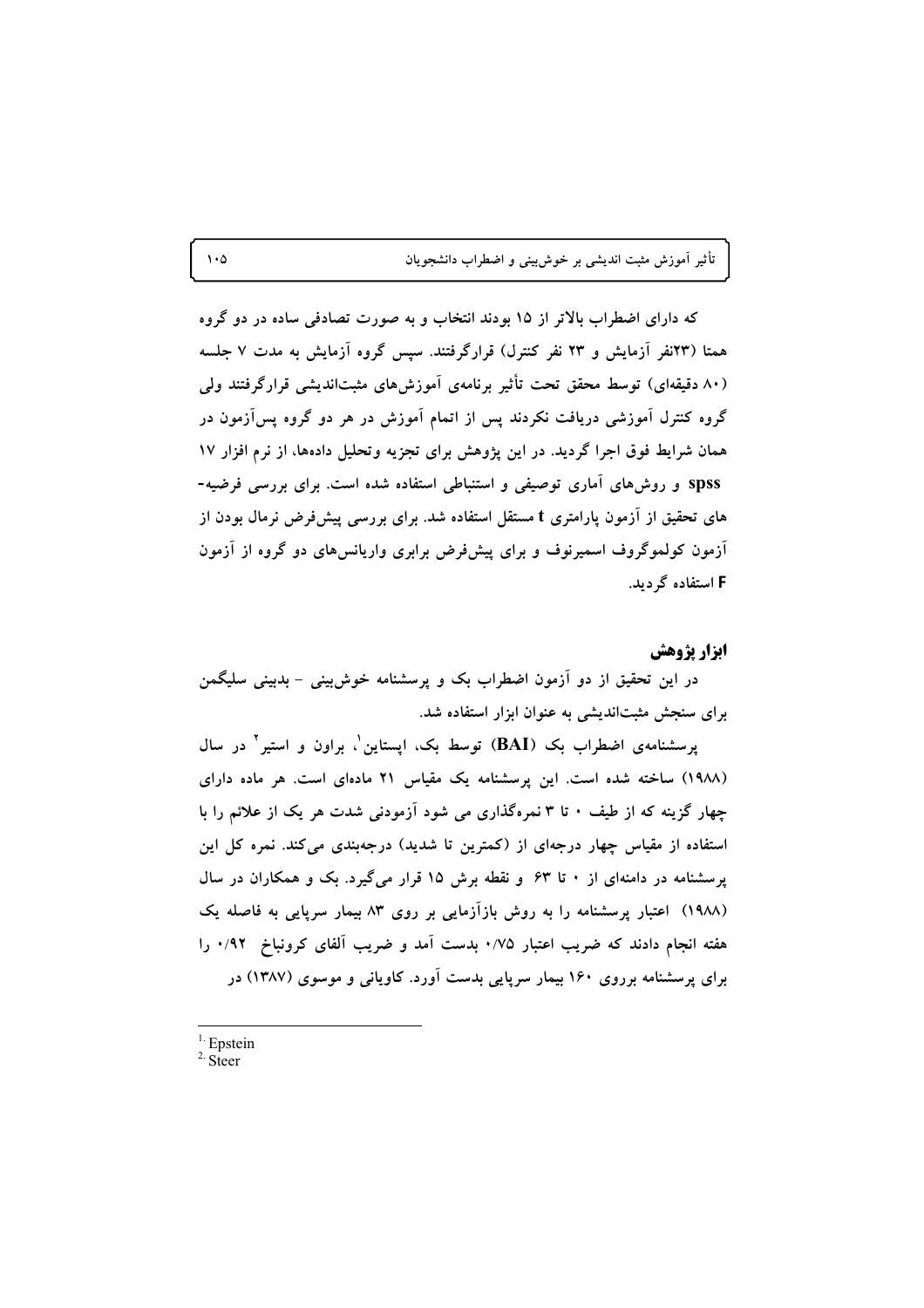بررسی ویژگیهای روانسنجی این آزمون در جمعیت ایرانی، ضریب روایی در حدود ۰/۷۲ و ضریب اعتبار آزمون– آزمون مجدد به فاصله یک ماه را ۰/۸۳ و آلفای کرونباخ را ۰/۹۲ گزارش کردهاند. نسخه فارسی اضطراب بک توسط کاویانی و موسوی (۱۳۸۷) دارای روایی مناسبی در جمعیت مورد مطالعه است. در این تحقیق محقق برای تعیین اعتبار پرسشنامه اضطراب بک آن را بر روی ۴۰ نفر از دانشجویان روانشناسی اجرا کرد و ضریب آلفای کرونباخ را ۰/۸۳ به دست آورد.

پرسشنامه سبک اسناد ASQ (خوش بینی- بدبینی) از کتاب خوش بینی سلیگمن برگرفته شد که توسط خواجه امیری خالدی (۱۳۸۳)، ترجمه و بر روی گروه نمونه ۷۵۰ نفری از دانشجویان شهر تهران (گروه سنی ۲۵– ۱۸) که به روش نمونه برداری تصادفی چندمرحلهای اجرا شد. پرسشنامه خوشبینی- بدبینی سلیگمن که دارای ۴۸ رویداد در سه بعد پایداری، شخصی سازی و فراگیری که هر کدام در دو بعد خوب و بد که تشکیل ۱۲ خرده نمره و یک نمره کل بود و به اینصورت نمرهگذاری می شود که برای یک رویداد خوشایند (مثبت) به هر پاسخ درونی، پایدار و کلّی نمره یک و برای هر پاسخ ناپایدار، بیرونی و اختصاصی نمره صفر داده میشود و برای هر رویداد ناخوشایند (منفی) برای هر پاسخ پایدار، درونی و کلی نمره یک و برای هر پاسخ بیرونی، ناپایدار و اختصاصی نمره صفر داده می شود. این پرسشنامه دارای دو گروه نمره گذاری (برای رویدادهای خوشایند ۲۴ نمره و برای رویدادهای ناخوشایند ۲۴ نمره) است و هر گروه شامل ۳ سری نمره و سه بعد اصلی اسنادها خواهد بود. بدین صورت که برای هر بعد علی در این پرسشنامه دو سری نمره خوب و بد وجود دارد که با تفاضل مجموع نمرات خوب و بد از یکدیگر یک نمره کلی از خوش بینی یا بدبینی برای فرد بدست میآورید. ضریب اعتبار آلفای کرونباخ برابر ۰/۵۹ بدست آمد و برای محاسبه اعتبار ملاکی آزمون. ضریب همبستگی با مقیاس افسردگی یک (با رویدادهای ناخوشایند ۰/۴۲ و با رویداد خوشایند ۰/۷۷) و برای بدست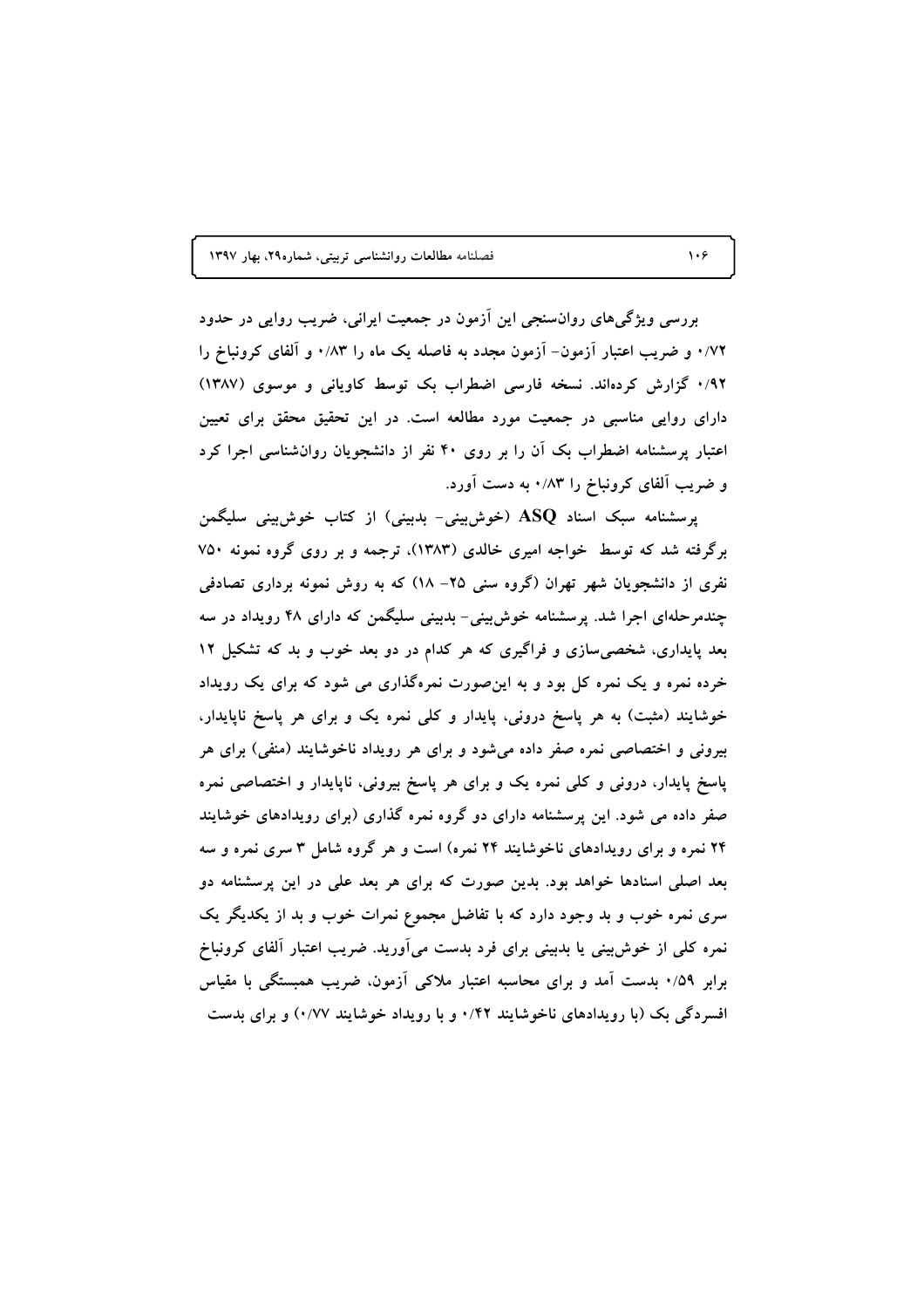آوردن ضریب اعتبار آن، از ضریب همبستگی آزمون- آزمون مجدد (۰/۷۸) محاسبه -شد (خواجه اميري خالدي، ۱۳۸۳).

در این تحقیق محقق برای تعیین اعتبار پرسشنامه خوش بینی- بدبینی آن را بر روی ۴۰ نفر از دانشجویان روانشناسی اجرا کرد و ضریب آلفای کرونباخ را ۰/۷۷ به دست آورد. جلسات برتکل آموزشی مثبتاندیشی براساس پیشینه نظری ارائه شده در تحقیقات سلیگمن تحت عنوان «برنامهی آموزشی پنسپلوانیا» استفاده شده است. در پرتکل آموزشی ابداعی، با بازسازی رویدادهای ناخوشایند و قرار دادن دانشجویان در آن موقعیتها با ارائه یکسری اَموزش۵ما، آنان را جهت کنترل یا فراموش کردن اَن موقعیت یاری می٫ساند. همچنین نظر پژوهشی و تحقیق محقق نیز در این پرتکل آموزشی آمدهاست. آموزش مثبتاندیشی در جهت تغییر باور فرد ازحالت بدبینی به حالت خوش بینی مؤثر بوده است. پس می توان گفت از طریق آموزشهای مثبتاندیشی، افراد می توانند توانمندیهای اکتسابی را فرا بگیرند و در صدد افزایش خوش بینی خود برآیند. بنابراین پرتکل آموزشی ابداعی توسط پژوهشگر کمک مؤثری در این راه نموده است. برای روایی این پرتکل آموزشی ابداعی، با هفت نفر از اساتید مجرب دانشگاههای (علامه طباطبایی، الزهرا و علوم تحقیات تهران) مشورت نموده و بعد از چندین مرحله بازنگری مورد تأیید این بزرگواران قرار گرفت. این برنامه به منظور ارائه هفت جلسه آموزشی مثبتاندیشی و تأثیر آن بر اضطراب و خوش بینی دانشجویان تدوین گردید که خلاصه پرتکل آموزشی مثبتاندیشی عبارتست از:

### جلسه اول: شناخت افكار و رابطهی آن با اعمال

در شروع این جلسه افکار مثبت و منفی هر یک به صورت جداگانه به دانشجو معرفی میگردد سپس نتایج ناشی از هر نوع تفکر بیان میشود. پس از تشخیص نوع تفکر و نتایج هر یک از آنها در اعمال انسان (بر اساس احادیث)، به دانشجو آموخته می شود که این افکار قابلیت تبدیل شدن به یکدیگر را دارند.

#### $\mathbf{v}$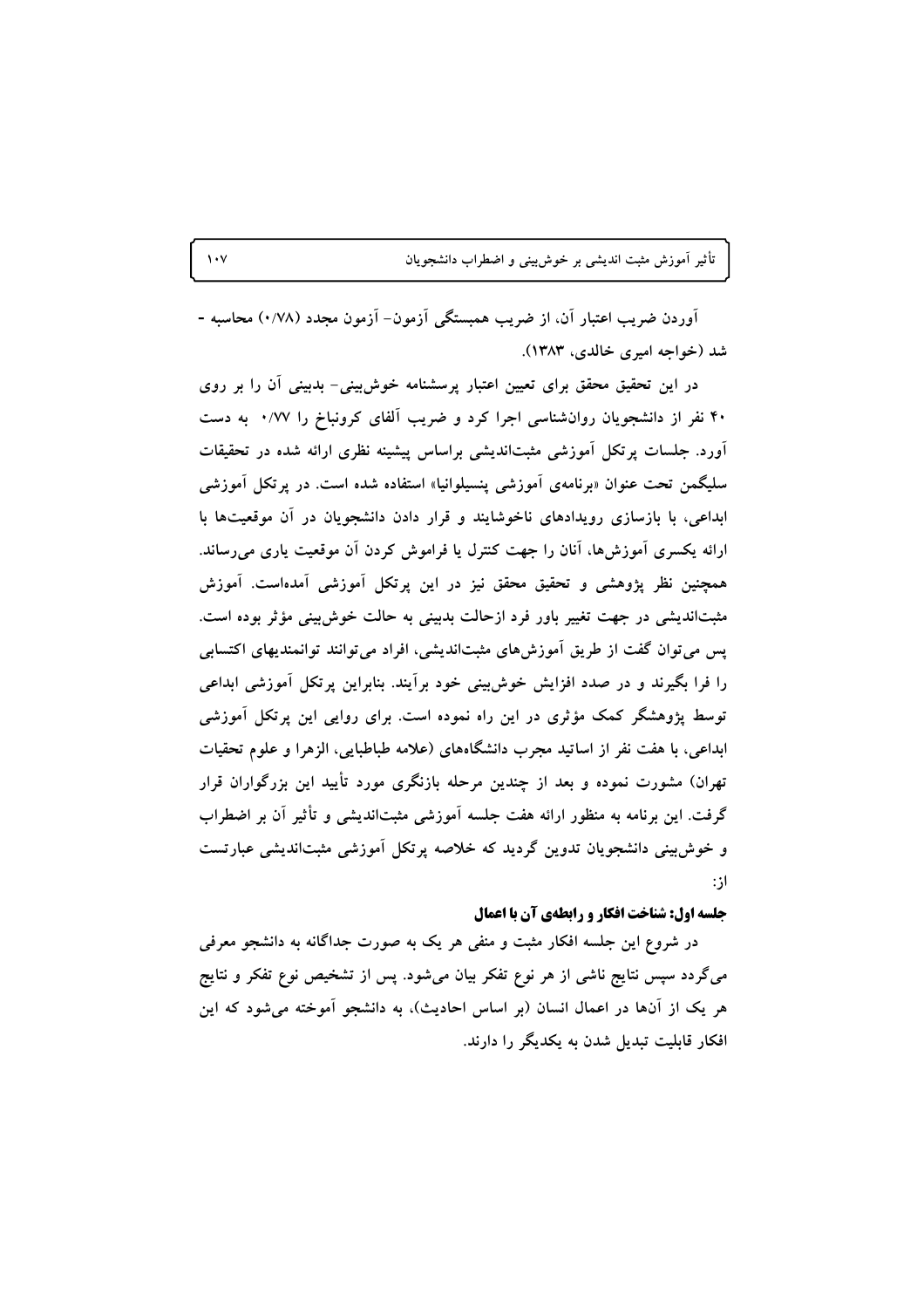#### جلسه دوم: كنترل افكار

دانشجو پس از فضاسازی مثبت در ذهن و در راستای آن بیان افکار ناخوشایند در قالب نوشتن، نقاشی کردن، حرف(دن با استفاده از تکنیک پردهای همچون یک صفحهی نمايش به كنترل افكار منفى خود مىپردازد (احاديث و ضربالمثل).

#### جلسه سوم : سبك تبيين

پس از تعریف سبک تبیین و انواع آن شامل "همیشگی- موقتی"، "بیرونی -درونی" و کلی-جزئی" به ارزیابی وقایع خوشایند و ناخوشایند و سبک تبیین افراد خوش بین و بدبين پرداخته مي شود.

#### جلسه چهارم: بهبود سبك تبيين

دانشجو باید پس از بیان یک رخداد نسبت به نکوهش خود کلی و نکوهش خود رفتاری اقدام نماید و در نهایت با تبدیل نکوهش خود کلی به نکوهش خود رفتاری نسبت به افزایش میزان مثبتاندیشی اقدام نماید.

#### جلسه پنجم : ارتباط بین احساس و تفکر

در این جلسه به دانشجو آموخته میشود که به ازای هر رخداد در زندگی میتواند دو نوع باور (تفکر) را بیان نماید که به ازای هر باور یک پیامد (احساس) خاص در انسان پدیدار میشود. در ادامه نیز ارتباط بین باور و پیامد (احادیث و روایات) قابل ارائه می-باشد.

#### جلسه ششم : مقابله با فاجعه پنداري

در این قسمت به دانشجو گفته میشود که در قبال یک رویداد بایستی شواهدی مؤکد یا دال بررد آن رویداد را مطرح نموده و در ادامه محتمل ترین حالت یک رخداد را مشخص نمايد.

 $\mathbf{A} \cdot \mathbf{A}$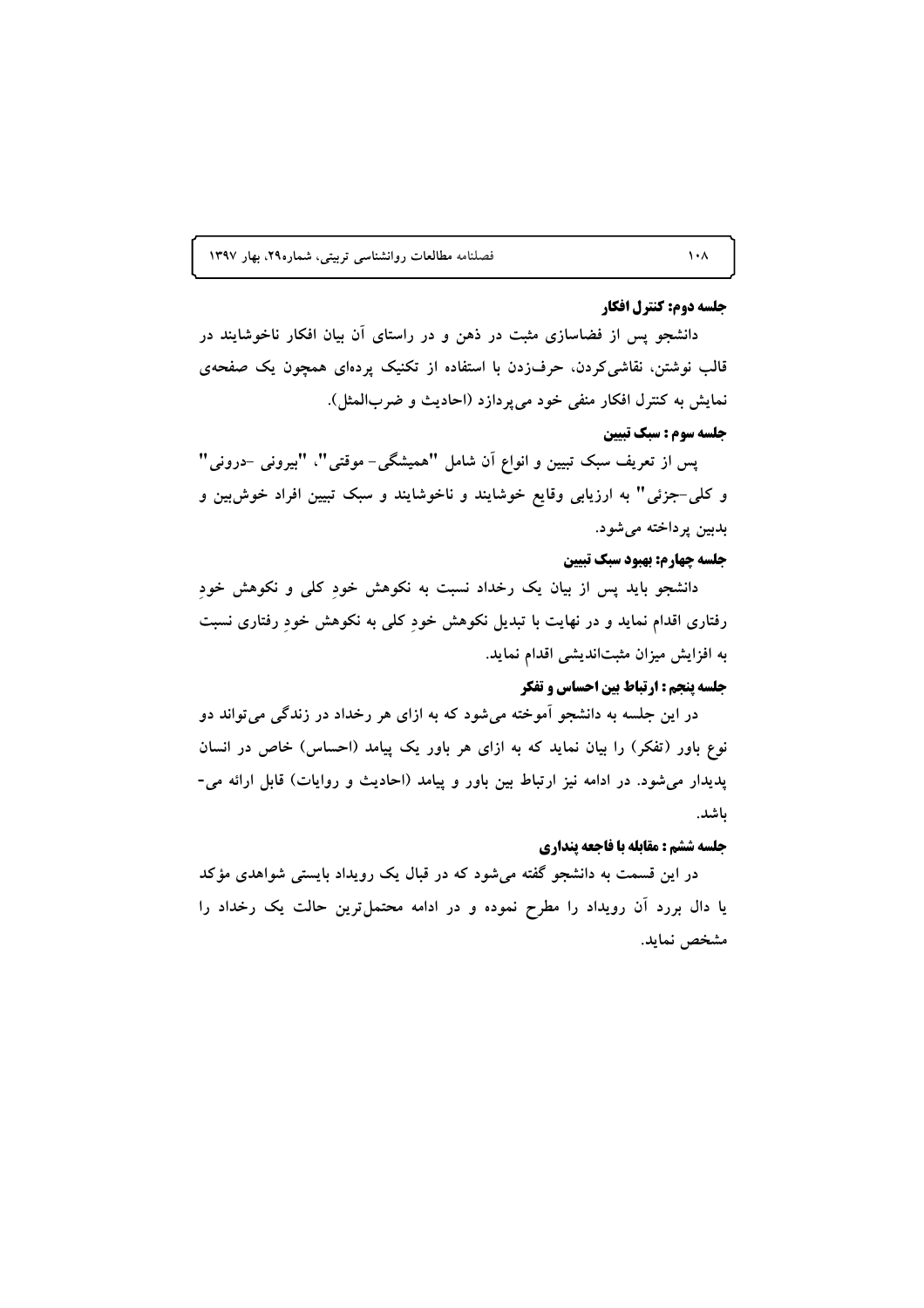# .<br>تأثیر آموزش مثبت اندیشی بر خوش**بینی و اضطراب دانشجویان**

## جلسه هفتم: آنالیز باور و تعیین هدف در پیامد

دانشجویان با دو شیوه بیان تفکر (تفکر تند و اَتشین و تفکر آرام و سنجیده) آشنا شده (ضرب المثل) سپس مراحل تفکر آرام و سنجیده بیان میشود. دانشجویان با انتخاب پیامد دلخواه، تفکر لازم برای رسیدن به آن پیامد را مورد ارزیابی قرار میدهند. جدول شماره ۱: برنامه آموزشی مثبتاندیشی

| زمان         |                                                                                                         | شماره |
|--------------|---------------------------------------------------------------------------------------------------------|-------|
| جلسه (دقيقه) | محتوای کلی جلسات (گام ها)                                                                               | جلسه  |
| ۱۰دقیقه      | الف) معارفه؛ بیان قوانین جلسات و معرفی روش آموزشی                                                       |       |
| ۵۵ دقیقه     | ب) معرفی افکار مثبت و منفی و بیان نتایج ناشی از هر نوع تفکر و قابلیت تبدیل شدن تفکر                     |       |
| ۱۵ دقیقه     | ج) انجام تکلیف گروهی در ارتباط با اَموزش۵ا                                                              |       |
| ۱۰ دقیقه     | الف) بررسی تکالیف                                                                                       | ۲     |
| ۵۵ دقیقه     | ب) آموزش مراحل فضاسازی مثبت در ذهن پرداخته و استفاده از تکنیک پردهای                                    |       |
| ۱۵ دقیقه     | ج ) انجام تکلیف گروهی در ارتباط با آموزش۵ا                                                              |       |
| ۶۰ دقیقه     | الف) تعریف سبک تبیین و انواع اَن و ارزیابی تفکرات مثبتاندیشی و منفی،نگری با وجود انواع سبک تبیین        | ٣     |
| ۲۰ دقیقه     | ب) انجام تکلیف گروهی در ارتباط با آموزشها                                                               |       |
| ۱۰ دقیقه     | الف) بررسی تکالیف                                                                                       | ۴     |
| ۶۰ دقیقه     | ب) بیان رخدادهای مربوط به نکوهش خود کلی و نکوهش خود رفتاری و روش۵ای تبدیل نکوهش خود کلی به نکوهش خود    |       |
| ۱۰ دقیقه     | رفتاری نسبت به افزایش میزان مثبتاندیشی                                                                  |       |
|              | ج) انجام تکلیف گروهی در ارتباط با آموزشها                                                               |       |
| ۶۰ دقیقه     | الف) بیان دو نوع باور (تفکر) به ازای هر نوع رخداد در زندگی و ارتباط بین باور و پیامد                    | ۵     |
| ۲۰ دقیقه     | ب) انجام تکلیف گروهی در ارتباط با آموزش ها                                                              |       |
| ۱۰ دقیقه     | الف) بررسی تکالیف                                                                                       | ۶     |
| ۵۵ دقیقه     | ب) ارائه توضیحاتی در خصوص علل و شواهد مؤکد یا دال بر رد یک رویداد و مطرح نمودن محتمل ترین حالت یک رخداد |       |
| ۱۵ دقیقه     | ج) انجام تکلیف گروهی در ارتباط با اَموزش۵ا                                                              |       |
| ۱۰ دقیقه     | الف) بررسی تکالیف                                                                                       | ٧     |
| ۵۰ دقیقه     | ب) بیان مراحل تفکر و ارائه دو شیوه (تند و آتشین) و (آرام وسنجیده) و راههای انتخاب پیامد دلخواه          |       |
| ۲۰ دقیقه     | ج) انجام تکلیف گروهی در ارتباط با اَموزش۵ا                                                              |       |

 $\lambda \cdot 9$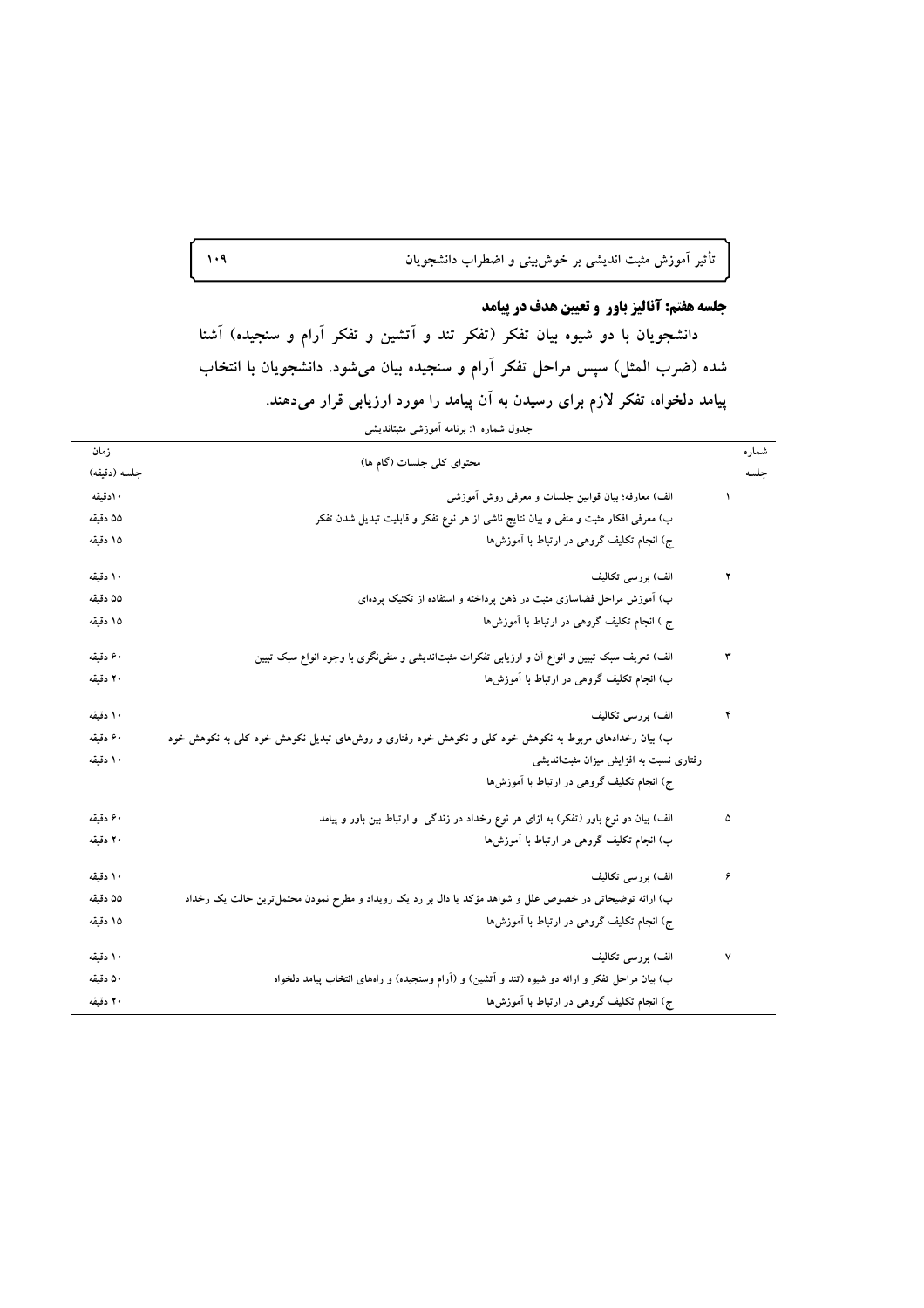#### بافتهها

متأهل بدون پاسخ

این مطالعه بر روی ۲۳ دانشجو در گروه کنترل و ۲۳ دانشجو در گروه آزمایش انجام شد که از این تعداد با توجه به تجزیه و تحلیل دادهها از میان گروه نمونه مورد بررسی در گروه کنترل (۶ نفر مرد، و ۱۷ نفر زن)، و در گروه آزمایش (۳ نفر مرد، و ۲۰ نفر زن)

#### جدول شماره ۲: توزیع فراوانی دانشجویان مورد مطالعه بر حسب مشخصات دموگرافیک گروه کنترل گروه آزمایش متغير فراواني (درصد) فراواني (درصد)  $(\mathbf{r} \cdot / \mathbf{r})$   $\vee$  $(1r)$ مذكر جنس  $(59/5)$  $(AY)$   $Y$ مؤنث  $(09/0)$  1۳  $(91/T)$  T1  $(\mathfrak{f}\mathfrak{r}'/\mathfrak{d})$  )  $\mathfrak{f}$ .  $(\lambda/V)$   $\Upsilon$ کارشناسی مقطع تحصيلى  $(09/0)$  1۳  $(\lambda Y/\hat{r})$  19 کارشناسی ارشد  $(\Lambda/V)$  Y  $(11)$ زیر ۲۵ سال سن ۲۶ تا ۳۰ سال  $(\Upsilon \Upsilon/\Lambda)$   $\Lambda$  $(\mathfrak{f}/\mathfrak{r})$  )  $(50/0)$  1۳ بالای ۳۱ سال  $(50/7)10$  $(\mathfrak{f}\mathfrak{r}'/\Delta)$  ).  $(\mathbf{r} \cdot / \mathbf{r})$   $\vee$  $(\mathfrak{f}/\mathfrak{r})$  ) تأهل مجرد

حضور داشتند که مشخصات دموگرافیک آن در جدول شماره ۲ ارائه گردید.

فرضيه اول: آموزش مثبت انديشي باعث كاهش اضطراب دانشجويان مي شود . برای بررسی فرضیه مورد نظر از آزمون تی مستقل استفاده شد. در جدول ۳ نتایج مربوط به آزمون نرمال بودن و برابری واریانس ها ارائه شده است.

 $\mathbf{W}$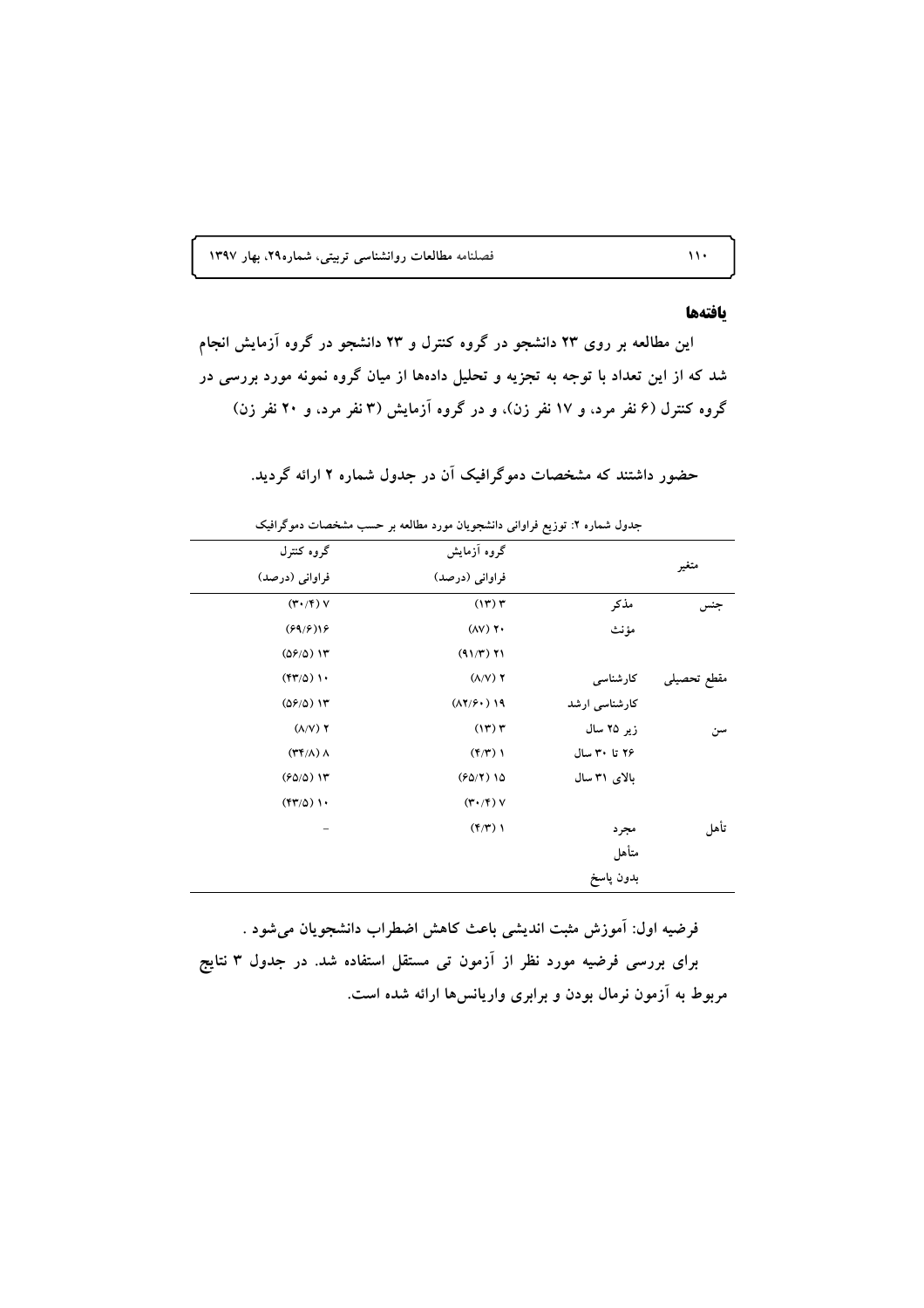۔<br>تأثیر آموزش مثبت اندیشی بر خوش<sub>ن</sub>بینی و اضطراب دانشجویان

| أزمون لوين برابرى       |                               |             | آزمون نرمال بودن     |            |             |        |
|-------------------------|-------------------------------|-------------|----------------------|------------|-------------|--------|
|                         | واريانس                       |             |                      |            |             |        |
| معنی داری               | آماره فيشر                    | معنى دارى   | أماره شاييرو–ويلك    | درجه آزادي |             |        |
|                         |                               | $>\cdot$    | .7119                | ۲۳         | گروه کنترل  | اضط اب |
| $\cdot/\cdot$ r $\cdot$ | $\Delta/\cdot\cdot\mathrm{V}$ | $> \cdot 7$ | $\cdot/\cdot \wedge$ | ۲۳         | گروه آزمایش |        |

براساس جدول ۳، سطح معنیداری بدست آمده در آزمون نرمال بودن برای گروههای کنترل و آزمایش بیشتر از ۰/۲ است. بنابراین دلایل کافی برای رد فرض نرمال بودن در گروههای کنترل و آزمایش در سطح خطای نوع اول ۰/۰۵ وجود ندارد. از طرفی دیگر در آزمون برابری واریانسها، سطح معنیداری برابر با ۰/۰۳۰ است درنتیجه فرض برابری واریانسها رد میشود. در جدول ۴ نتایج مربوط به آزمون تی مستقل ارائه شده است.

جدول ۴: مقایسه میزان میانگینهای تفاضل اضطراب گروه نمونه در پسآزمون و پیشآزمون

| فاصله اطمنان<br>تعداد<br>۹۵ درصدی |                        | معنی-         |                             | درجه                                 | انحر اف                       | ميانگين                       |                  |                        |
|-----------------------------------|------------------------|---------------|-----------------------------|--------------------------------------|-------------------------------|-------------------------------|------------------|------------------------|
|                                   |                        | دارى          |                             | آزادى                                | استاندار د                    | تفاضل                         | ميانگينهاي تفاضل |                        |
| كران بالا                         | كران پايين             |               |                             |                                      |                               |                               |                  |                        |
|                                   |                        |               |                             |                                      | $Q/(\lambda \partial \Omega)$ | $1/\mathbf{r}\cdot\mathbf{r}$ | گروه کنترل       | اضط اب                 |
|                                   |                        |               |                             |                                      | 1.7179                        | $-11/179$                     | گروه آزمایش      |                        |
|                                   | $1/\sqrt{1+\Lambda^2}$ | $\Lambda/1VV$ | $\cdot$ / $\cdot$ $\cdot$ \ | آمارہ تی<br>$\Delta/\Upsilon\Lambda$ | ۴۴                            |                               |                  | مقايسه ميزان<br>اضط اب |

در جدول ۴، مقدار آماره تی ۵/۳۸۰ و سطح معنیداری گزارششده کمتر از ۰/۰۵ است. يعني آموزش مثبتانديشي باعث كاهش اضطراب دانشجويان مي شود.

فرضیه دوم: آموزش مثبتاندیشی باعث افزایش خوش بینی در دانشجویان میشود.

 $\mathbf{M}$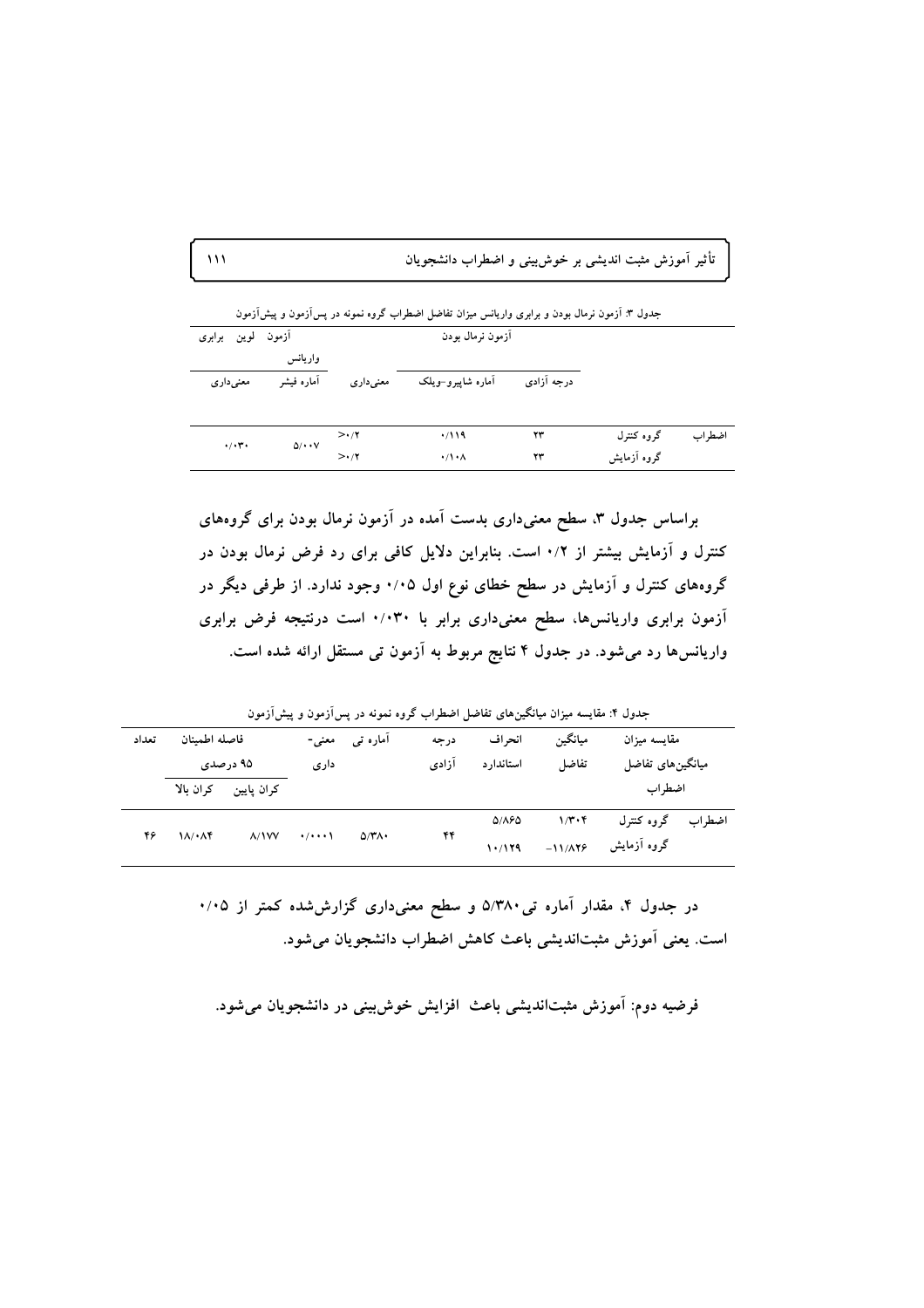در جدول ۵ نتایج مربوط به آزمون نرمال بودن و برابری واریانس دادههای خوش بینی در گروههای کنترل و آزمایش ارائه شده است.

| أزمون                     |            |                      |               |            |             |         |  |  |  |
|---------------------------|------------|----------------------|---------------|------------|-------------|---------|--|--|--|
| أزمون لوين برابرى واريانس |            | أزمون نرمال بودن     |               |            |             |         |  |  |  |
| معنى دارى                 | آماره فيشر | معنىدارى             | آماره شاپیرو– | درجه آزادی |             |         |  |  |  |
|                           |            |                      | و ىلك         |            |             |         |  |  |  |
| $\cdot$ /1۳۹              | Y/YY'      | $\cdot/\cdot$ ۴      | .7019         | ۲۳         | گروه کنترل  | خوشبيني |  |  |  |
|                           |            | $\cdot$ / $\cdot$ ۶۸ | $\cdot$ /۶۹۸  | ۲۳         | گروه آزمایش |         |  |  |  |

جدول ۵: اَزمون نرمال بودن و برابری واریانس میزان تفاضل نمرات خوشبینی گروه نمونه در پسآزمون و پیش-

.<br>با توجه به جدول ۵، سطح معنی۱داری بدست آمده برای دادههای خوش بینی در گروه-های کنترل و آزمایش بیشتر از ۰/۰۵ هستند. بنابراین دلایل کافی برای رد فرض نرمال بودن دادهها در سطح خطای نوع اول ۰/۰۵ وجود ندارد. همچنین در آزمون برابری واریانسها نیز مقدار این شاخص برابر با ۰/۱۳۹ است. بنابراین دلایل کافی برای رد فرض برابری واریانسها در گروههای کنترل و آزمایش در سطح خطای مورد نظر وجود ندارد.

جدول ۶: مقایسه میزان میانگینهای تفاضل نمرات خوش بینی در پس آزمون و پیش آزمون

| تعداد | فاصله اطمىنان |                                                 | معنی - | آماره         | در جه | انحراف    | ميانگين     | مقایسه میزان میانگینهای |               |
|-------|---------------|-------------------------------------------------|--------|---------------|-------|-----------|-------------|-------------------------|---------------|
|       | ۹۵ درصدی      |                                                 | دارى   | تىي           | آزادی | استاندارد | تفاضل       |                         | تفاضل خوشبيني |
|       | كران بالا     | کر ان                                           |        |               |       |           |             |                         |               |
|       |               | يايين                                           |        |               |       |           |             |                         |               |
|       |               |                                                 |        |               |       | 2/746     | $-Y/ Y 1 V$ | گروه کنترل              | خوش-          |
| ۴۶    | $-Y/ V Y Y'$  | $-\frac{\epsilon}{\Delta}$<br>$\cdot$ / $\cdot$ |        | $f/\Lambda f$ | ۴۴    | T/FVA     | Y/YY        | گروه                    | بینی          |
|       |               |                                                 |        |               |       |           | أزمايش      |                         |               |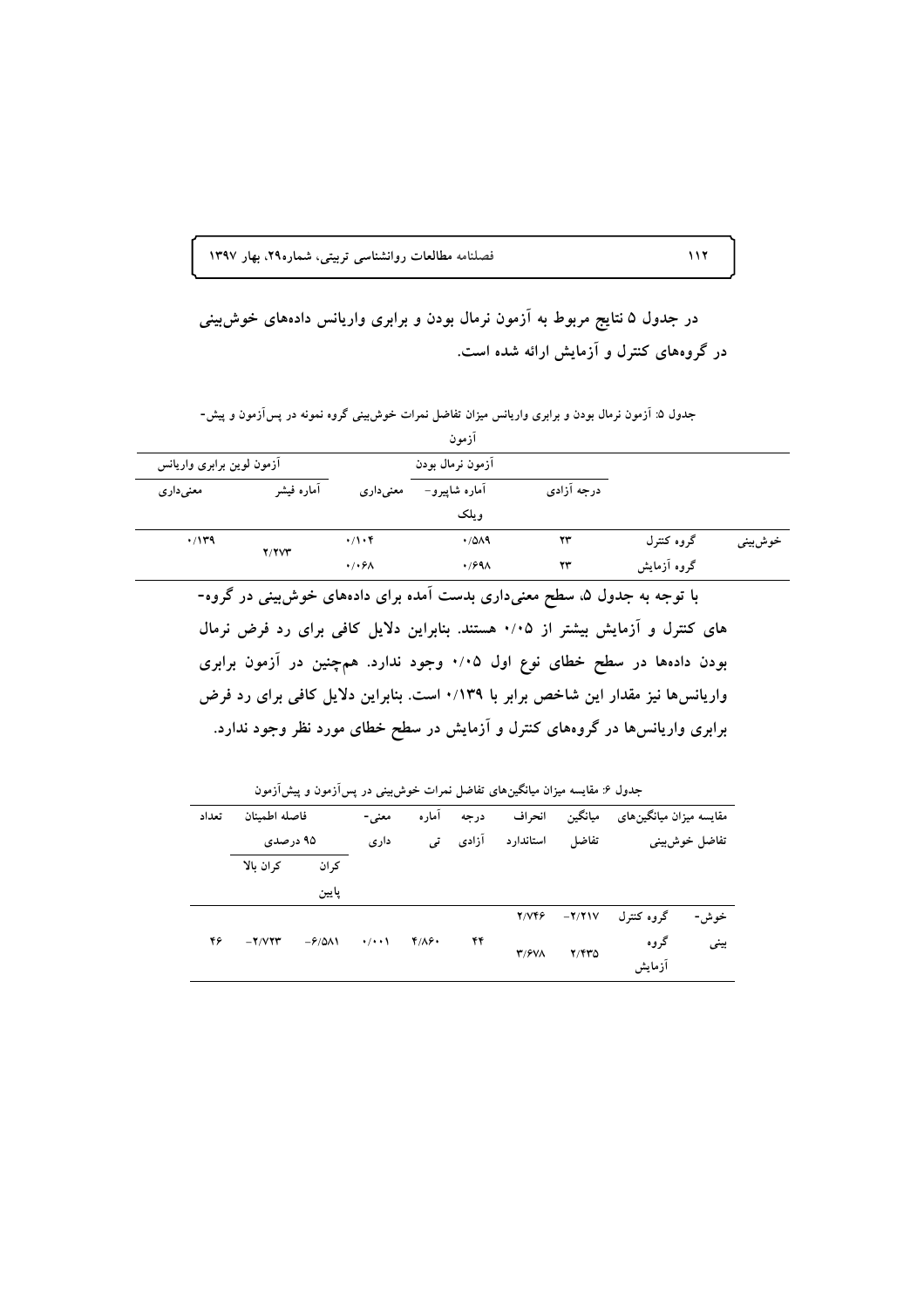تأثیر آموزش مثبت اندیشی بر خوشبینی و اضطراب دانشجویان

با توجه به جدول ۶، مقدار آماره تبی برابر با ۴/۸۶۰ و سطح معنیداری متناظر با آن ۰/۰۰۱ است. بنابراین فرض عدم افزایش خوش بینی در سطح خطای نوع اول ۰/۰۵ رد مي شود يا به عبارت ديگر آموزش مثبتانديشي موجب افزايش خوش بيني مي شود.

#### بحث و نتیجهگیری

مطالعه حاضر با هدف بررسی اثربخشی مثبتاندیشی بر کاهش اضطراب و خوش بینی دانشجویان دانشگاه آزاد بیرجند انجام گرفت. یافته اول این پژوهش نشان داد که مثبت-اندیشی بر کاهش اضطراب دانشجویان موثر است. که پژوهشهای انجام شده همسو، این یافته پژوهشی را تایید میکند؛ به عنوان نمونه یافتههای پژوهش آهنگرزادهرضایی، اولادرستم و نعمت الهی (۱۳۹۶) نشان داد که افسردگی و اضطراب، و استرس بیماران مبتلا به بیماری عروقی کرونر قلب بعد از آموزش مثبتاندیشی باعث کاهش افسردگی، اضطراب و استرس در بیماران عروقی کرونر قلبی گردید.

یافتههای پژوهش فلاحی و اسدی (۱۳۹۵) نشان داد که مثبتاندیشی و دعا بر کاهش اضطراب و افسر دگی موثر است.

آموزش مثبتنگری بر کاهش افسردگی، اضطراب واسترس و ارتقای کیفیت زندگی مؤثر است بنابراین به دستاندرکاران امور نوجوانان و بزهکاران توصیه می شود برنامههای مبتنی بر آموزش مثبتنگری را برای کاهش افسردگی و اضطراب و افزایش کیفیت زندگی این نوجوانان به کار ببرند (نیکمنش وزندوکیل، ۱۳۹۴).

همچنین یافته پژوهش با نتایج کزدی و همکاران (۲۰۱۰)، ابوتس و همکاران (۲۰۱۳)، اسمیت وهمکاران (۲۰۱۳) اسکاپمن و اندربیتزن نولان (۲۰۱۳؛ به نقل از فلاحی و اسدی ،۱۳۹۵) همسو می باشد.

برای تبیین این فرضیه می توان گفت که مثبتاندیشی به عنوان یک عنصر مهم فکری نقش بسزایی در بسیاری از کارکردها و مسایل زندگی انسانها دارد. یافتههای پژوهش

 $\mathcal{M}$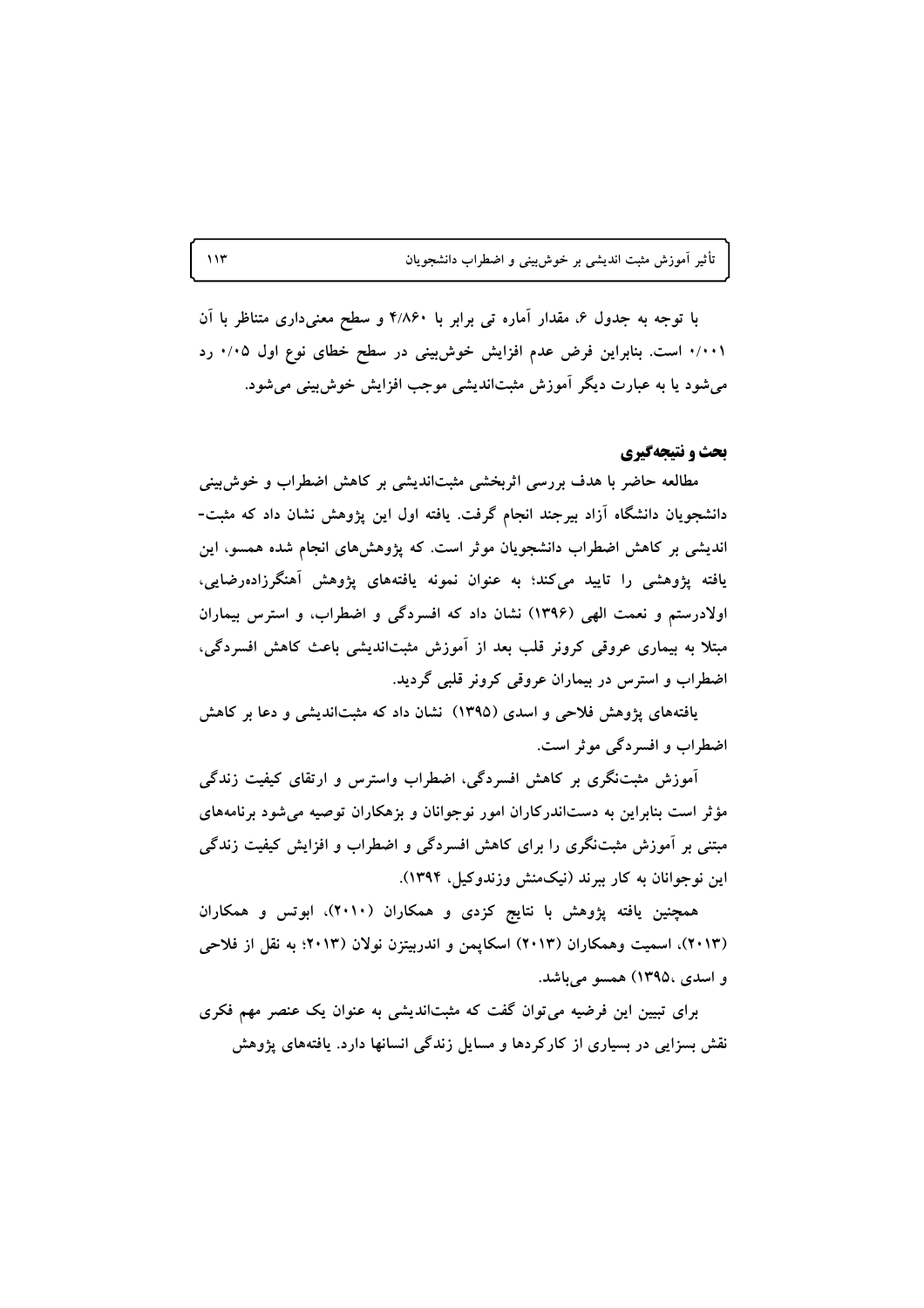فلاحی و اسدی (۱۳۹۵) نشان داد که هر چه مثبتاندیشی فرد بیشتر باشد افکارمثبت او بیشتر شده و باعث کاهش اضطراب او میگردد(نیکبخت نصرآبادی، ۱۳۸۷؛ به نقل از فلاحي و اسدې، ۱۳۹۵). ايگليسون، هايس، ماتيوس، پرمن و هيرسچ`(۲۰۱۶) به اين نتيجه رسیدند که آموزش مثبتاندیشی موجب کاهش اضطراب و نگرانی می شود؛ در نتیجه می-توان گفت که آموزش مثبتاندیشی عامل بهتر دیدن زندگی در افراد می شود و این افراد در شرایط ناگوار فقط جنبههای منفی را مورد توجه قرار نمی دهند بلکه به جنبههای مثبت نیز توجه کرده و مشکل را از منظر دیگری هم مدنظر قرار داده و این عامل به نوبه خود موجب کاهش نگرانی و اضطراب در فرد می شود.

جانستون، رونی، حسن و کانی'(۲۰۱۴) در پژوهشی به این نتیجه رسیدند که افرادی که دارای نشانههای اضطراب و افسردگی بودند و تحت آموزش مهارتهای مثبتاندیشی قرار گرفتند، بعد از ۴۲ و ۵۴ ماه (در مرحله پیگیری) تفاوتی در شدت علایم این افراد مشاهده نشد. یافتههای این تحقیق نشان داد که مهارتهای مثبتاندیشی دارای اثرات بلندمدت و کوتاهمدت است اما در دوره طولانی تر حفظ نمیشود. بنابراین برای دستیابی به نتایج مطلوب انجام برنامههای آموزشی طولی مهم و ضروری است.

هوگندورن، پرینس، ولترز و هارتمن<sup>۳</sup> (۲۰۱۱) در پژوهش خود بیان نمودند که فقدان مثبتاندیشی بیشتر از یک پدیده همایند در میزان اضطراب نقش دارد بلکه می توان آن را در مدل شناختی اضطراب قرار داد. افکار منفی در کودکان مضطرب بیشتر از افکار مثبت در آنها می باشد در حالی که در کودکان غیرمضطرب افکار منفی و افکار مثبت به یک نسبت نقش تعیین کنندهای در میزان اضطراب آنها داشتند.

<sup>&</sup>lt;sup>1</sup>.Eagleson, Hayes, Mathews, Perman & Hirsch

<sup>2.</sup> Johnston, Rooney, Hassan & Kane<br>3. Hogendoom, Prins, Wolters & Hartman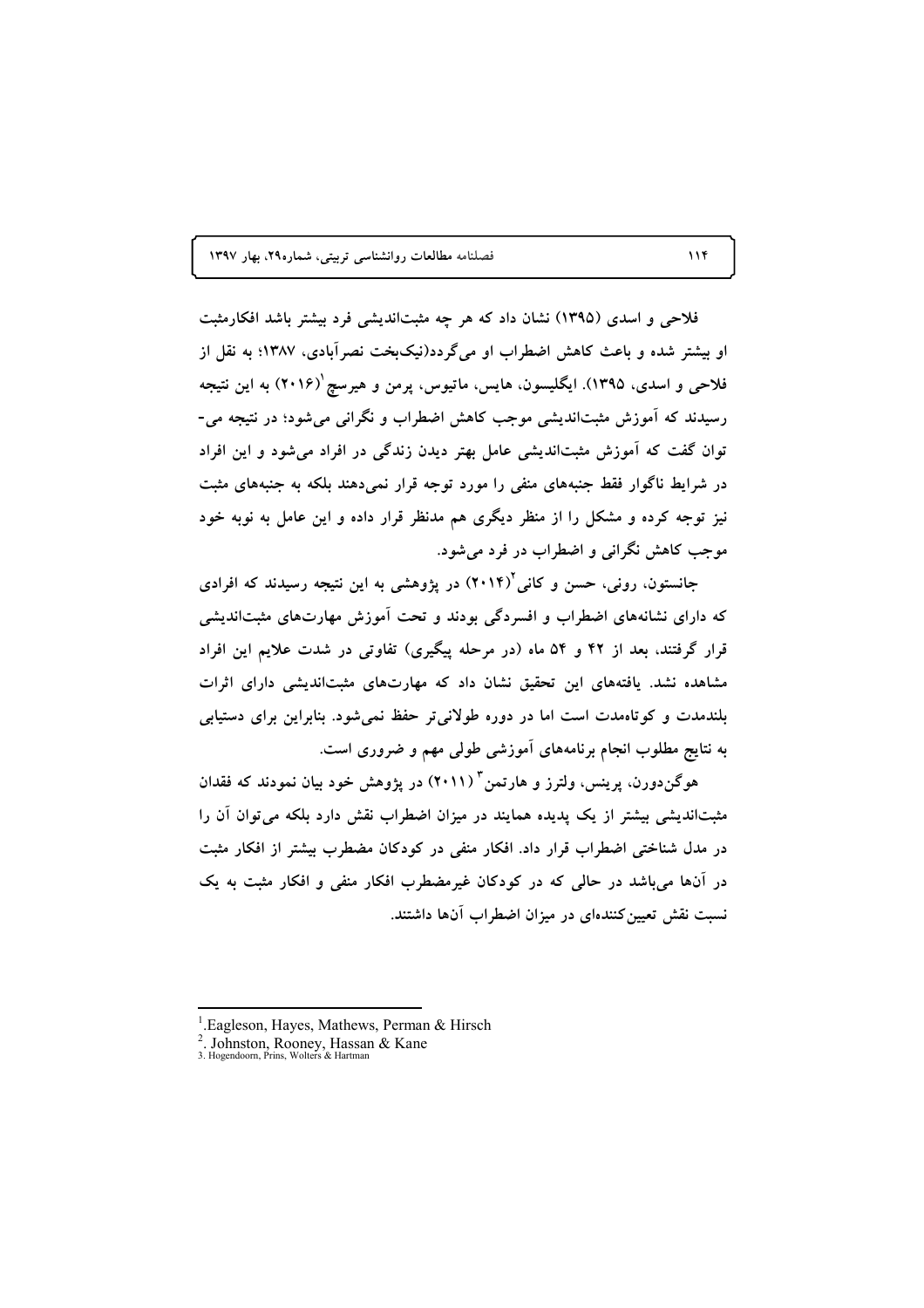سلیگمن (۱۹۹۱)، معتقداست در آموزش مثبتاندیشی دانشجویان تشویق میشوند تا تجربههای مثبت و خوب خود را بازشناسند و نقش آنها را در افزایش و ارتقای احترامبه-خود، عزتنفس و كاهش اضطراب بازشناسی كنند و در عین حال توانایی شناخت جنبه های مثبت دیگران را نیز کسب نمایند (سهرابی و جوانبخش، ۱۳۸۸). نتایج سلیگمن نشان داد که افراد منفی نگر و بدبین با درصد احتمال بیشتری در برابر درماندگی تسلیم می شوند و احتمال بروز اضطراب نیز در آنها بیش از سایرین می باشد. از طرف دیگر، هرگاه افراد مثبتنگر با مشکلات حل نشدنی روبرو می شوند در برابر درماندگی مقاومت کرده و تسلیم نمي شوند (سليگمن،١٣٨٨ ب)

سلیگمن (۱۳۸۸ الف) نیز به این نتیجه رسید کسانی که به اضطراب دچار می شوند نگرش های بدبینانه بر زندگی آنان غالب است. او همچنین به مشکلات روزمره و مصائب عظیمی که ممکن است به دلیل مرگ نزدیکان یا شکست در امور اقتصادی و عاطفی در زندگی بروز می کند و یا مشکلاتی که زاییده جامعه و محیط زندگی است، اشاره کرد و گفت: تمامی این موارد به بدبینی و در نتیجه اضطراب افراد دامن میزنند.

اضطراب اثرات نامطلوب زیادی بر سلامت روانی و کارکرد دانشجو دارد. آموزش مثبتاندیشی و اَموزش اَن به افراد در کاهش اضطراب نقش کلیدی دارد و منجر به عزت-نفس افراد می شود. هدف از آموزش مهارتهای مثبتاندیشی این است که فرد مضطرب دیدگاهی واقع بینانه از خود و زندگی پیدا کند و درباره مشکلات واقعی خود به درستی قضاوت کند. آموزش مثبتاندیشی به افراد کمک میکند تا تجارب مثبت و خوب خود را بازشناسند و آنها را در زندگی به کاربسته و بر اضطراب خود چیره شوند و زندگی خود را شخصاً شکل دهند نه این که به صورت منفعل هر چه را به سرش میآید بپذیرند. از طریق اَموزش،های مثبتاندیشی می توان ارتباط بین اضطراب و تفکر مثبت فرد تعامل برقرار نمود.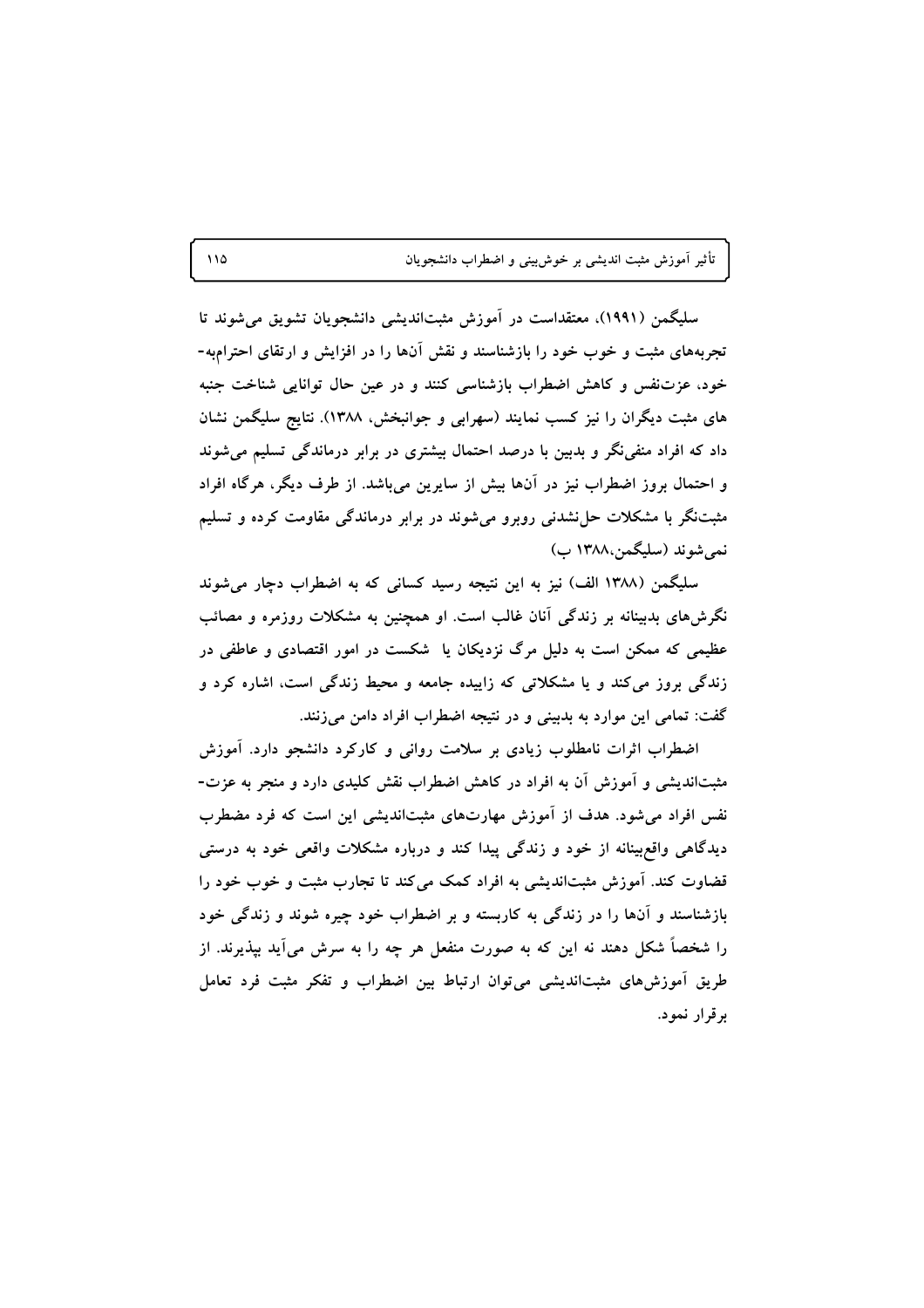نتایج فرضیه دو نشان داد که مثبتاندیشی در دانشجویان باعث افزایش خوش بینی آنان میشود. همسو با این یافته به پژوهشهای زیر می توان اشاره نمود:

دهقاننژاد، حاج حسینی و اژهای (۱۳۹۶) نشان داد که آموزش مهارتهای مثبت-اندیشی برافزایش مهارتهای مثبتاندیشی بر افزایش سازگاری دانش آموزان مؤثر بوده و منجر به بهبود سرمایه روانشناختی در کلیه مؤلفههای آن شامل خودکارآمدی، امید، خوش بينې و تاب آورې مې شود.

برنامه رواندرمانی مثبتنگر در افزایش میزان رضایت از زندگی، خوش بینی و ایجاد و افزایش عواطف مثبت در دانشجویان، برنامهایی سودمند است و از این برنامه می توان در جهت ارتقا سلامت روان در دانشجویان ورودی جدید دانشگاهها استفاده کرد (خانجانی،  $(1490$ 

نجفی، احدی، سهرابی و دلاور (۱۳۹۴) نشان داد سازههای مثبتنگر از قبیل خوش-بینی، امیدواری و عزتنفس پیش بینی کننده رضایت از زندگی از زندگی در کارکنان دانشگاهها محسوب می شود.

بلک و ریولند (۲۰۱۳) نیز بیان نمودند که آموزش مثبتاندیشی علاوه بر سلامت کلی نوجوانان، اثر قابل توجه بر برخی مؤلفه سرمایه روانشناختی چون خوش بینی و امید به موفقیت، گزارش کردهاند.

رشید' و سلیگمن (۲۰۱۵) معتقدند دنبال کردن لذت، تعهد و معنا در زندگی به ایجاد تقویت شادکامی می|نجامد. پژوهشهای انجام شده پیرامون برنامه رواندرمانی مثبتنگر، اثربخشی این برنامه را در تقویت میزان شادکامی، رضایت از زندگی و کاهش علایم افسردگی؛ ارتقا بهزیستی روانشناختی، خوش بینی، شادکامی و رضایت از زندگی را نشان مى دهد.

 $2$  Rashid

<sup>&</sup>lt;sup>1</sup>.Black&Reylons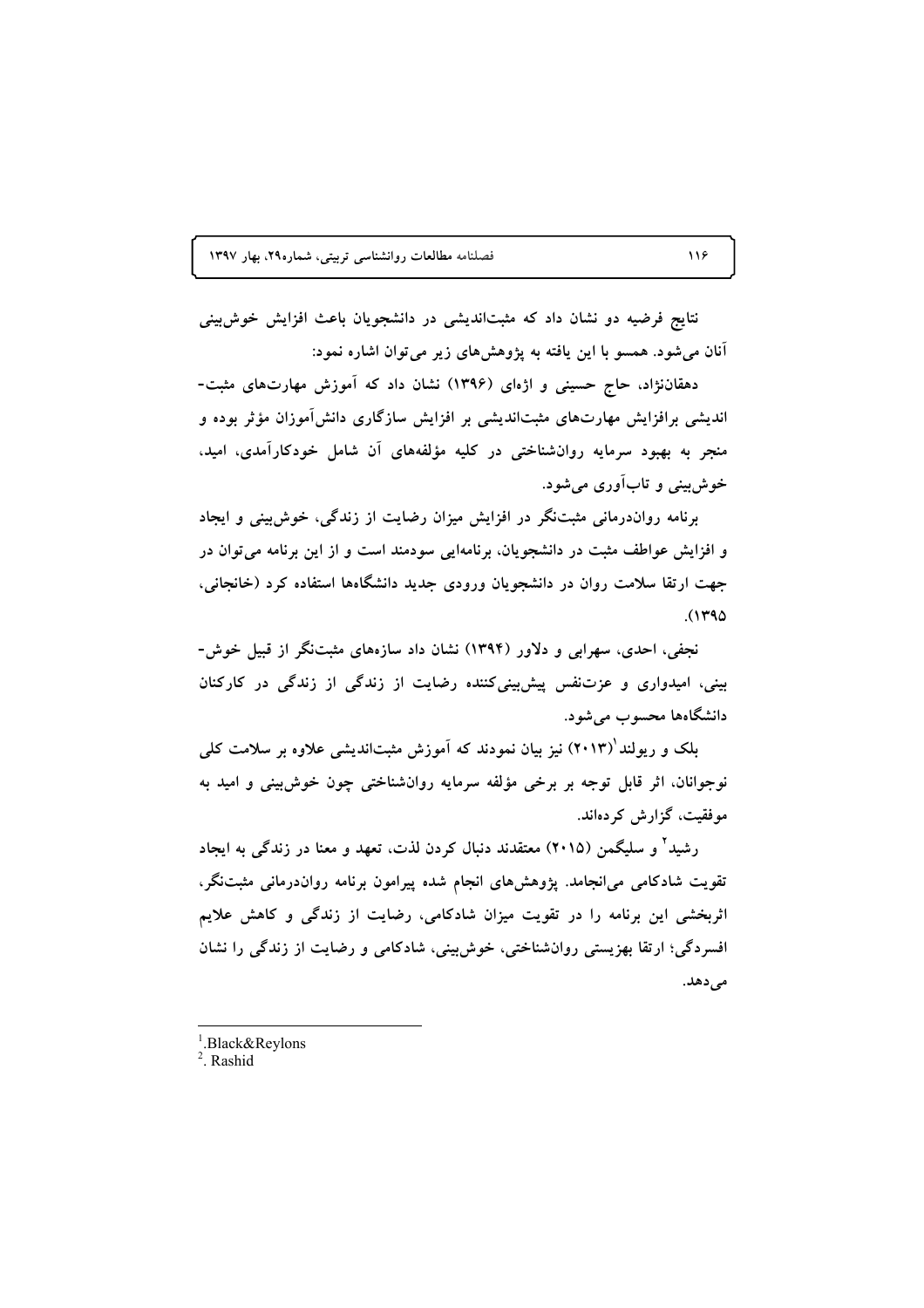ونگ`(۲۰۱۲) نیز علاوه بر مثبتاندیشی بر سلامت کلی نوجوانان، اثر قابل توجه آن بر برخی مؤلفه سرمایه روانشناختی چون خوش بینی و امید به موفقیت، گزارش کرده است.

در تبیین این فرضیه می توان مطرح کرد که مثبتاندیشی مفهومی عینی یا واحد نیست و با مضامین آن مشخص می شود، زیرا در مورد هر فرد آنچه به عنوان خوش بینی در نظر گرفته می شود، به چیزهایی که برای او مطلوب و خواستنی است، بستگی دارد. افرادی که تفکر مثبت دارند، از زندگی و کار خود بیشتر سود میگیرند و سالمتر میمانند و روابط بهتری با دیگران دارند. اینگونه افراد دید مثبت به زندگی می،نگرند و به جای آنکه افسوس گذشته را بخورند، با رضایت به آن می،نگرند و به جای شک و تردید با امیدواری و خوش بینی به آینده نگاه می کنند و این امر نشاط را به فرد هدیه می کند. مثبتاندیشی از طریق کاهش استرس، رسیدن اطلاعات جدید به مغز، افزایش خلاقیت، غلبه بر خودکم-بینی، کاهش برتقراری و شتاب، مغتنم دانستن فرصتها و لحظهها و با نگاه کردن از منظر یک انسان قدرتمند به موضوع زمینه ساز موفقیت، بهبود و افزایش امید و نشاط در اجتماع میگردد (یاراحمدی، ۱۳۸۸؛ به نقل از فلاحی و اسدی، ۱۳۹۵). همچنین آموزش مثبت-نگری بر افزایش سرمایه روانشناختی دانشآموزان ناسازگار مؤثر بوده است و این اثر در تمامی مؤلفهای درونی آن یعنی خوش بینی، تابآوری، امید وخودکارآمدی جالب توجه است. به دیگر سخن تجربهآموزش حاضر توانسته است از طریق تغییر نگرش به سوی تمرکز ابعاد مثبت خود، منجر به تقویت خوش بینی و امید به آینده گردیده، میزان تاب-آوری آنها را بهبود بخشیده و احساس خودکارامدی بیشتری را در آنها موجب گردد. چرا که مثبتنگری به افراد کمک میکند تا افکار بدبینانه خود را شناسایی کرده و با آن مقابله کنند. آنها در مثبتنگری می آموزند که این باورهای بدبینانه خود، افکار و

 $3$  wong

 $\sqrt{2}$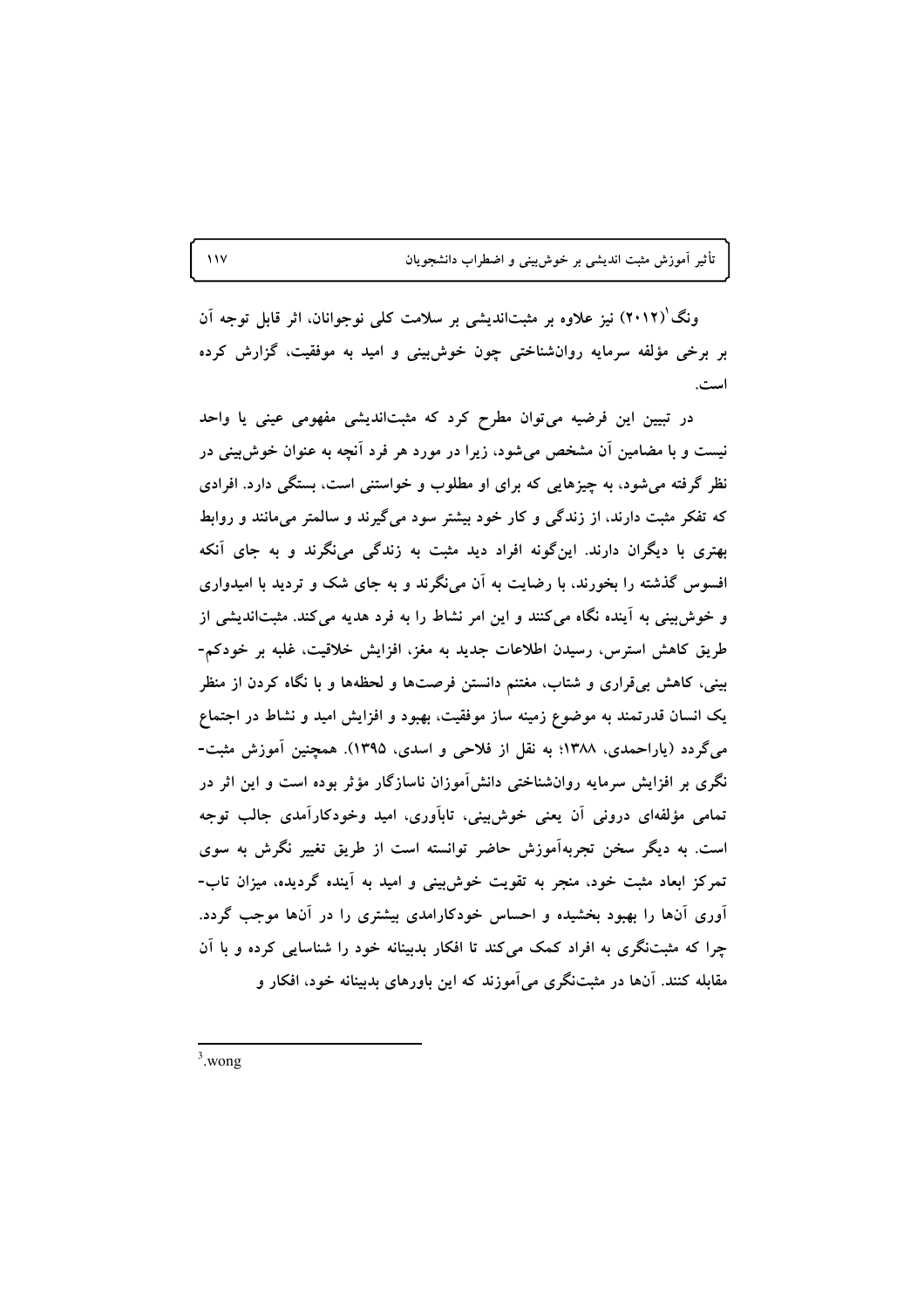احساسات منفی را مهار نموده و به دستیابی به پیامدهای مطلوب خوش بین باشند. از این رواست که سلیگمن ،۱۳۸۸، معتقد است مثبتنگری یک روش کاملا مستند برای ایجاد خوش بینی است (دهقاننژاد، حاج حسینی و اژهای، ۱۳۹۶).

مهارت مثبتاندیشی بر بعد خوشبینی دانشآموزان مؤثر است. و در ادامه اشاره می کند که مهارت مثبتاندیشی می تواند از طریق آموزش امیدسازنده داشتن و تکیه بر منبع کنترل درونی و همچنین توکل بر خداوند متعال می تواند بر بعد خوش بینی در دانش-آموزان اثرگذار باشد خوش بینی در شیوه مقابله با استرس دانشآموزان. نقش مهمی دارد. زمانی که دانشآموزان سعی دارند با مسایل تنشiرا به صورت یک مسئله مقابله کنند، خوش بینی بیشتری در مورد حل مشکل خود دارند. دانش آموزان خوش بین از شیوههای مقابلهای فعال استفاده می کنند. خوش بینی به عنوان یک نگرش مؤثر فردی نسبت به زندگی محسوب میشود (نعیمی، شفیعآبادی و داوودآبادی، ۱۳۹۵).

سرمنشأ مثبتاندیشی از باورهای انسان میآید. باورها و اعتقادات هر فرد و نوع برداشتش از زندگی و وقایع زندگیست که او را به سمت و سوی خوش بینی و بدبینی می-برد. هر اتفاقی که در زندگی پیش میآید یا خوشایند است یا ناخوشایند. پس هر امری می تواند باعث خوشحالی و خوشبختی ما و یا باعث ناکامی و ناراحتی فرد شود (سلیگمن، ۱۳۸۸ الف). در حقیقت آموزش مثبتاندیشی باعث میشود تا بسیاری از افکار منفی که به ذهن هجوم می آورند و یا همان باورهای افراد درباره خودشان به نوعی دستخوش تغییرات شود که احساس عملکرد بهتری در زندگی روزانه داشته باشند (سهرابی و جوان-بخش، ۱۳۸۸).

آموزش مثبتاندیشی علیالخصوص برای افراد بدبین میتواند مؤثر باشد چرا که وقتی به عملکرد افراد بدبین نگاه میکنید میبینید که افراد بدبین اغلب مطالبی منفی دربارهی خود به زبان می آورند و با این کار انرژی روانی خود را کاهش میدهند. فکری

 $\lambda$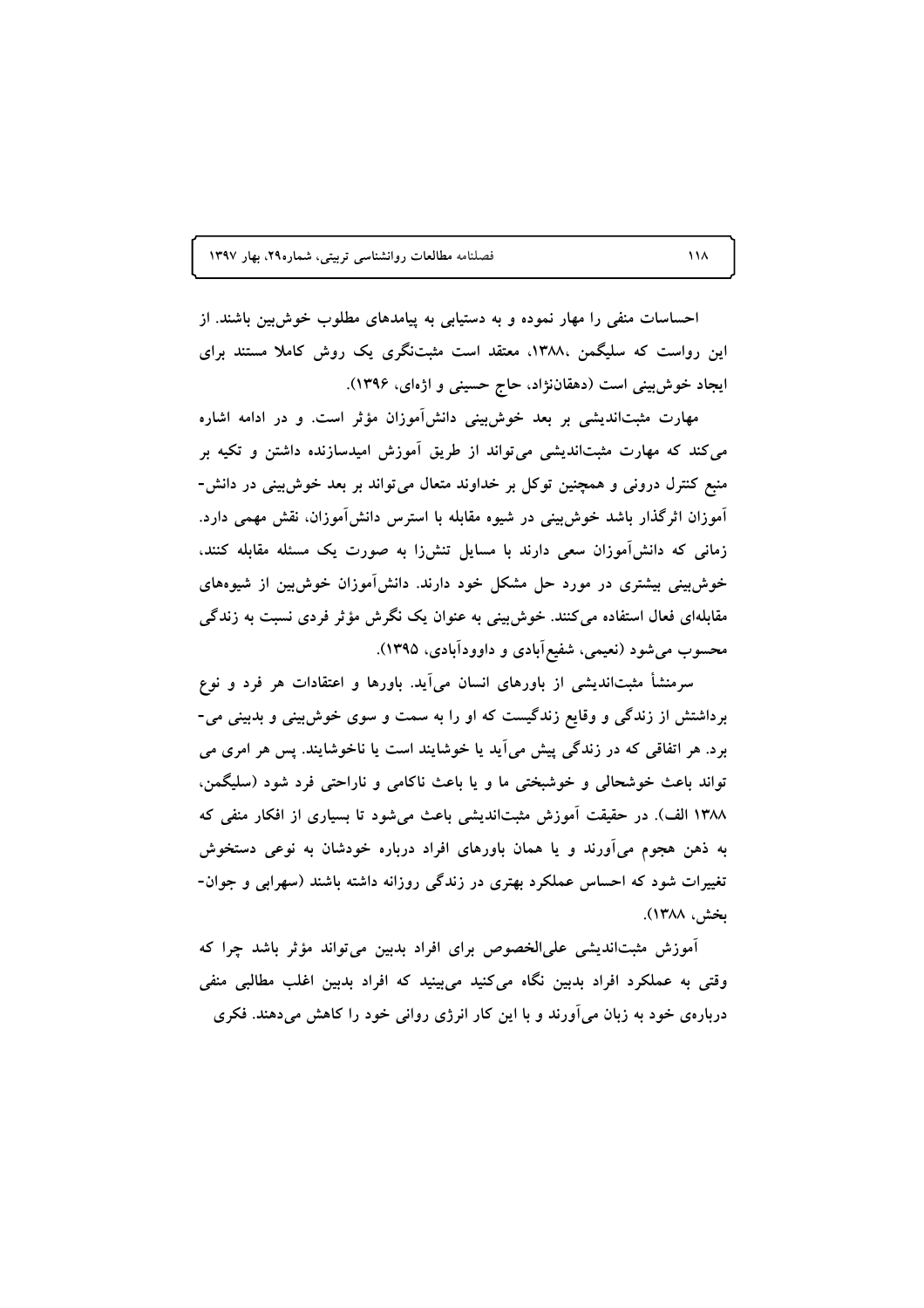که در ذهن وجود دارد؛ تا حدودی به عنوان باور پذیرفته میشود و سرانجام در رفتارها آشکار میشود (وینسنت پیل ٰ، ۱۳۸۸).

نورم و چانگ<sup>۲</sup>(۲۰۰۲) نشان دادند که خوشبینی با پیامدهای مثبت (مثل سلامت و بهزیستی) ارتباط دارد و بدبینی با پیامدهای بد همراه است و ممکن است به این ایده منجر شود که تفکرات خوشبینانه در اثر آموزش باعث بهبود فعالیتهای فرد میگردد اما همچنان که توسط نورم و چانگ (۲۰۰۲) عنوان شده است افراد بسیار پیچیدهتر از آن هستند که ما فکر میکنیم و عمومیت دادن چندان اثربخش نیست.

در تبیین این یافته میتوان چنین استنباط نمود که آموزش مثبتاندیشی به منظور تقویت و بهبود ارتباط مثبت با خود، ارتباط مثبت با دیگران باعث افزایش عزتنفس می-شود. بنابراین مثبتاندیشی به افراد کمک میکند تا با تمرکز بر قابلیتها و جنبههای مثبت خود، درک واقع بینانهای از کارآمدی خود داشته باشند. این آموزش به افراد کمک می کند تا تجربههای مثبت و خوب خود را بازشناسد و به سمت خوش بینی سوق یابند. پس براین اساس می توان به میزان تفکر مثبت و خوش بینی در سازگاری با حوادث ناگوار و استرس-زا در زندگی اشاره نمود به طوری که افراد دارای تفکر مثبت و خوش بینی در مقایسه با افرادی که دارای تفکر منفی و بدبینی هستند با رویدادهای ناگوار و همچنین در برابر مشکلات و فشارهای زندگی راحتر به مقابله می پردازند.

در جمع بندی کلی می توان گفت که آموزش مثبتاندیشی تأثیر بسزایی بر کاهش اضطراب دانشجویان داشته و باعث افزایش خوش بینی آنان گردیده است.

در این تحقیق با کمک منابع اطلاعاتی موجود از یک پروتکل آموزشی برگرفته از تحقیقات سلیگمن تحت عنوان برنامەی آموزشی پنسیلوانیا استفاده شده است که تأثیر آن بر روی گروه آزمایش مورد سنجش قرار گرفته که جزو نقاط قوت کار محقق می باشد.

<sup>1</sup>Vincent peale

<sup>&</sup>lt;sup>2</sup> Norem  $\&$  Chang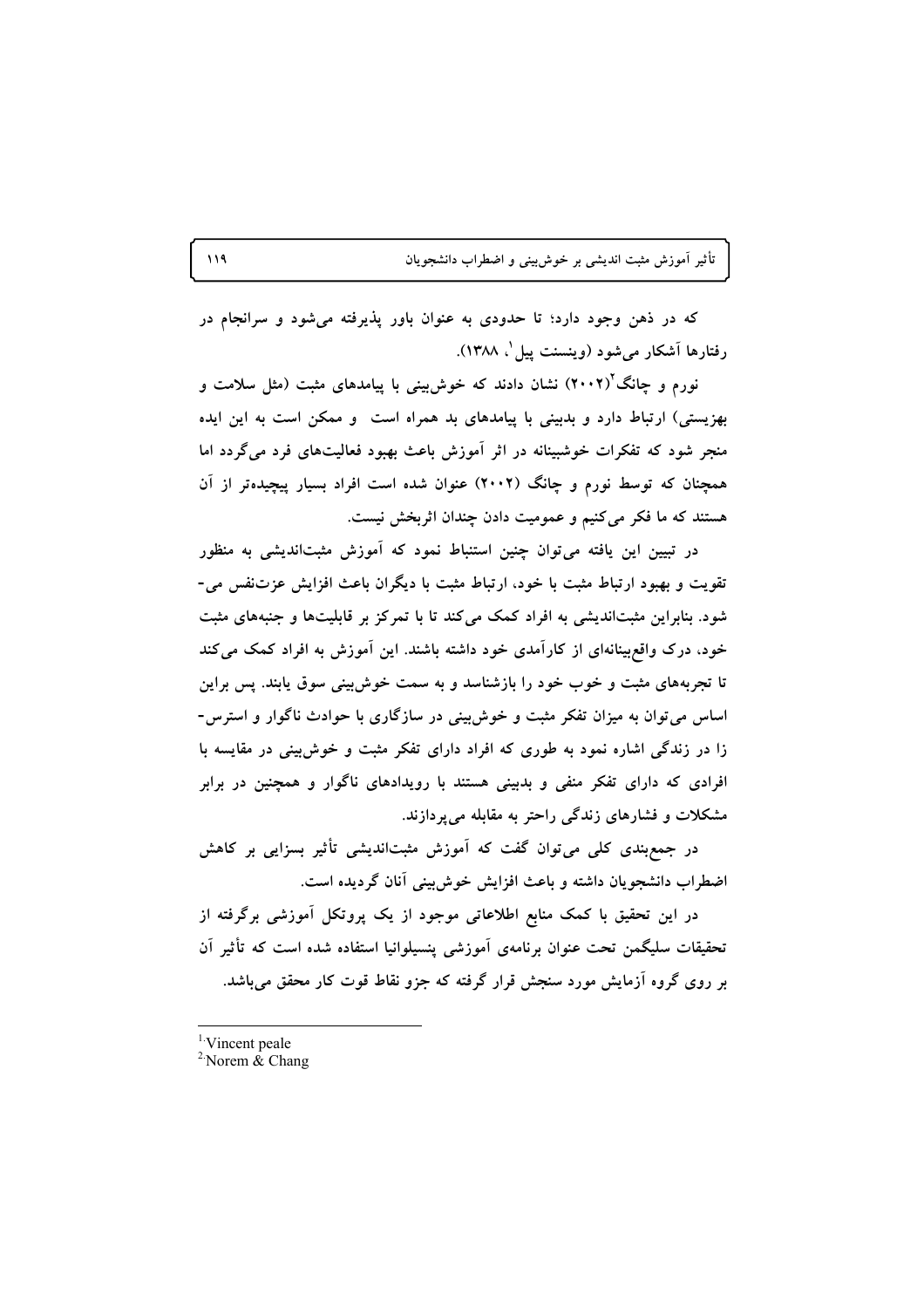از محدودیتهای پژوهش می توان به استفاده از ابزار خودگزارشی و عدم دوره پیگیری اشاره نمود. با توجه به یافتههای پژوهش پیشنهاد میشود برای کاهش اضطراب و افزایش خوش بینی کارگاههای آموزش مثبتاندیشی برای دانشجویان برگزار نمود و در صورت امکان آموزش مثبتاندیشی را به صورت یک برنامه منظم در دانشگاه اجرا کرد. یژوهشگران علاقهمند به دریافت پرتکل آموزشی تدوین شده در این یژوهش با

نو بسنده مسئول مکاتبه نمایند.

مناىع

۱.آهنگرزاده رضایی، سهیلا؛ اولادرستم، نیلوفر و نعمتالهی، علی.(۱۳۹۶). بررسی تاثیر مثبتاندیشی بر استرس، اضطراب و افسردگی بیماران عروق کرونر قلب. مجله دانشکده پرستایی و مامایی ارومیه. ۵ (۱۵)، صص ۳۴۸-۳۳۹. ۲.امانه ، رزیتا.(۱۳۹۴). نقش کارکرد خانواده در اضطراب و افسردگه نوجوانان. دو فصلنامه روان شناسی بالینی و شخصیت (دانشور رفتار)، ( ۲ )۱۳ ، صص ۸۴–۱۷۷. ۳.پوررحیمی مرنبی، مریم؛ احدی، حسن؛ عسگری، پرویز و بختیارپور، سعید.(۱۳۹۴) اثربخشی آموزش شادکامی فوردایس بر راهبردهای مقابلهای، کیفیت زندگی و خوش بینی دانشجویان. زن و جامعه (جامعهشناسی زنان)،(۳) ه، صص ۴۰-۲۵. ۴.حسن شاهی، محمد مهدی.(۱۳۸۱). بررسی ارتباط میان خوش بینی و راهبردهای مقابله با استرس در دانشجویان دانشگاه ارسنجان. فصلنامه اصول بهداشت روانی، شماره ۱۶ و ۱۵، صص ۹۸-۱۶ ۵.خادمی، ملوک و عابدی، فاطمه.(۱۳۹۳). اثربخش آموزش مهارتهای ارتباطی مبتنی بر اموزههای دینی بر خوش بینی و سازگاری زناشویی. فصلنامه مطالعات روان شناختی، (۳) ۱۰، صص 1⁄4-٧.

 $17.$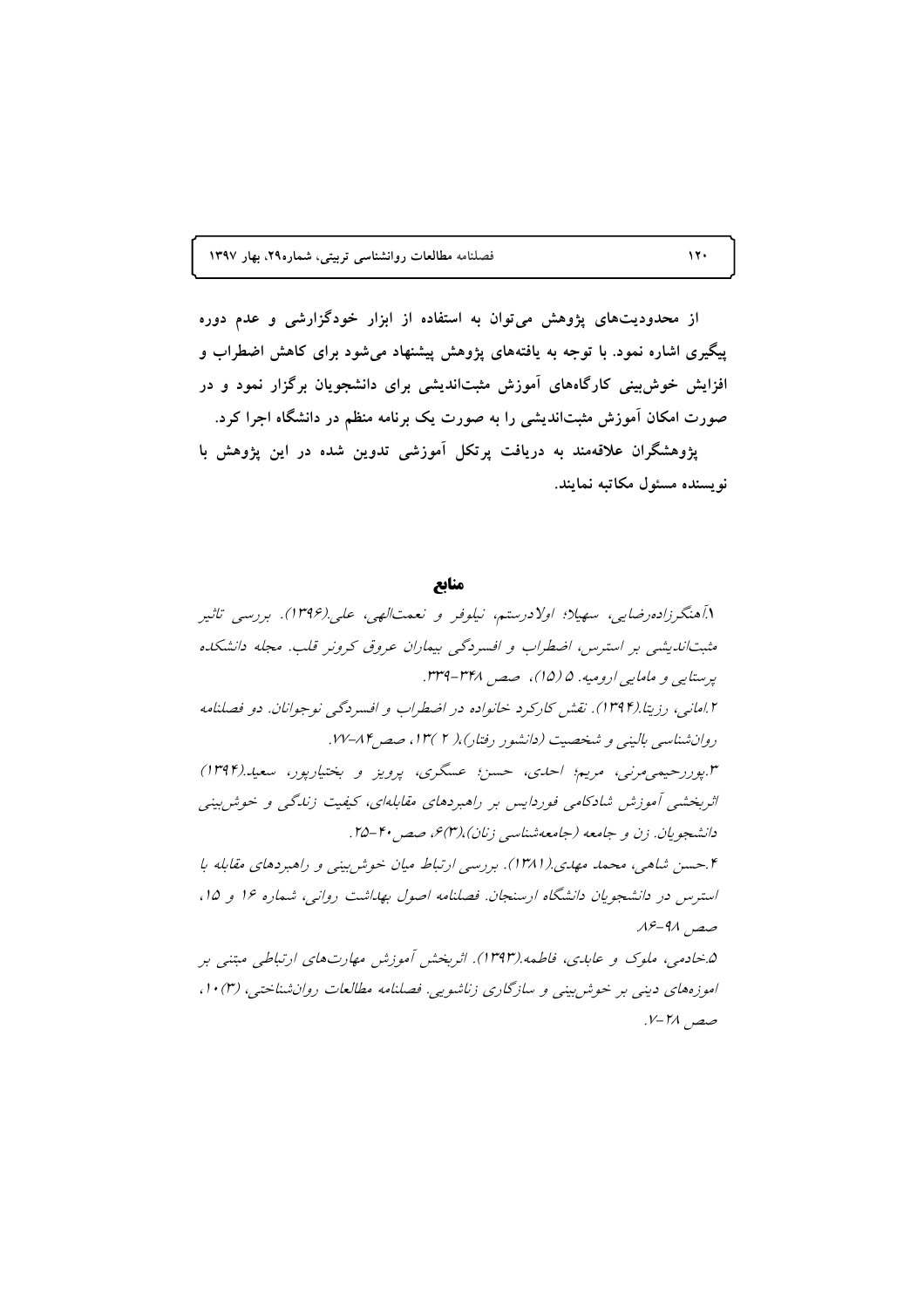۶.خانجانبي، مهدي.(۱۳۹۶). اثر بخشبي رواندرماني مثبت نگر بر رضايت از زندگي، خوش بيني و عواطف مثبت در دانشجویان. فصلنامه مطالعات روان شناسبی بالینبی دانشگاه علامه طباطبايه ب٢٧ (٧)، صص ١٥٩-١٣٧. ۰٪ بحدایاری فرد، محمد و غباری بناب، باقر (۱۳۹۱) ساخت و بررسی ویژگی های روان سنجی مقياس مثبت نگري. طرح پژوهشي، دانشگاه تهران. ۸.خواجهامیری خالدی، هاله.(۱۳۸۳). هنجاریابی آزمون خوشربینی- بدبینی سلیگمن بر روی دو گروه سنبی ۲۵–۱۸و ۴۵–۳۰ سال در شهر تهران. پایاننامه کارشناسبی ارشد روان شناسبی. دانشگاه الز هرا (س ۹. دهقان نژاد، سمانه؛ حاج حسینی، منصوره و اژهای، جواد.(۱۳۹۶) اثربخشی آموزش مهارتهای مثبتاندیشی بر سازگاری اجتماعی و سرمایه روانشناختی دختران نوجوان ناسازگار. مجله روانشناسی مدرسه، ۶ (۶۷/۱-۴۹)، صص ۶۷-۴۹. ۱۰.روزنهان، دیوید و سلیگمن، مارتین ای، (۱۳۹۱) روانشناسی نابهنجاری، آسیبشناسی رواني پر اساس DSM-IV جلد اول. (ترجمه بحبي سيدمحمدي) تهران: ساوالان، ۴۳۸. ١١.سلطاني، سوسن (١٣٨٢). مديريت خانواده جلد چهارم. اصفهان: بهارعلم، ١٢١. ۱۲.سلیگمن، مارتین. (۱۳۸۸الف). از بدبینی به خوش بینی: چگونه ذهن و زندگی خود را متحول سازيم. (ترجمه مهدي قراجه داغي). تهران: انتشارات پيكان. (۲۰۰۶) ۱۳.سلیگمن، مارتین.، رایویچ، کارن. جین. لیزا و گیلهام، جین. (۱۳۸۸ب). کودک خوش بین برنامهای آزموده شده برای ایمن ساختن همواره کودکان در برابر افسردگی. (ترجمه فروزنده داو دیناه) تصران: انتشارات د شد(۱۹۹۶). ۱۴.سلیگمن، مارتین ای. یی (۱۳۸۹). شادمانی درونی روانشناسی مثبتگرا در خلیفت خشنودي پايدار. (ترجمه مصطفى تبريزي، رامين كريمي و على نيلوفري). تهران: دانژه. ۱۵.سهرايي، فرامرز و عبدالرحمن، جوانبخش (۱۳۸۸). اثر بخشبي تقويت مهارتهاي مثبت-اندیشی به شیوه گروهی بر منبع کنترل دانش آموزان دبیرستانی شهر گرگان. دوماهنامه علمی-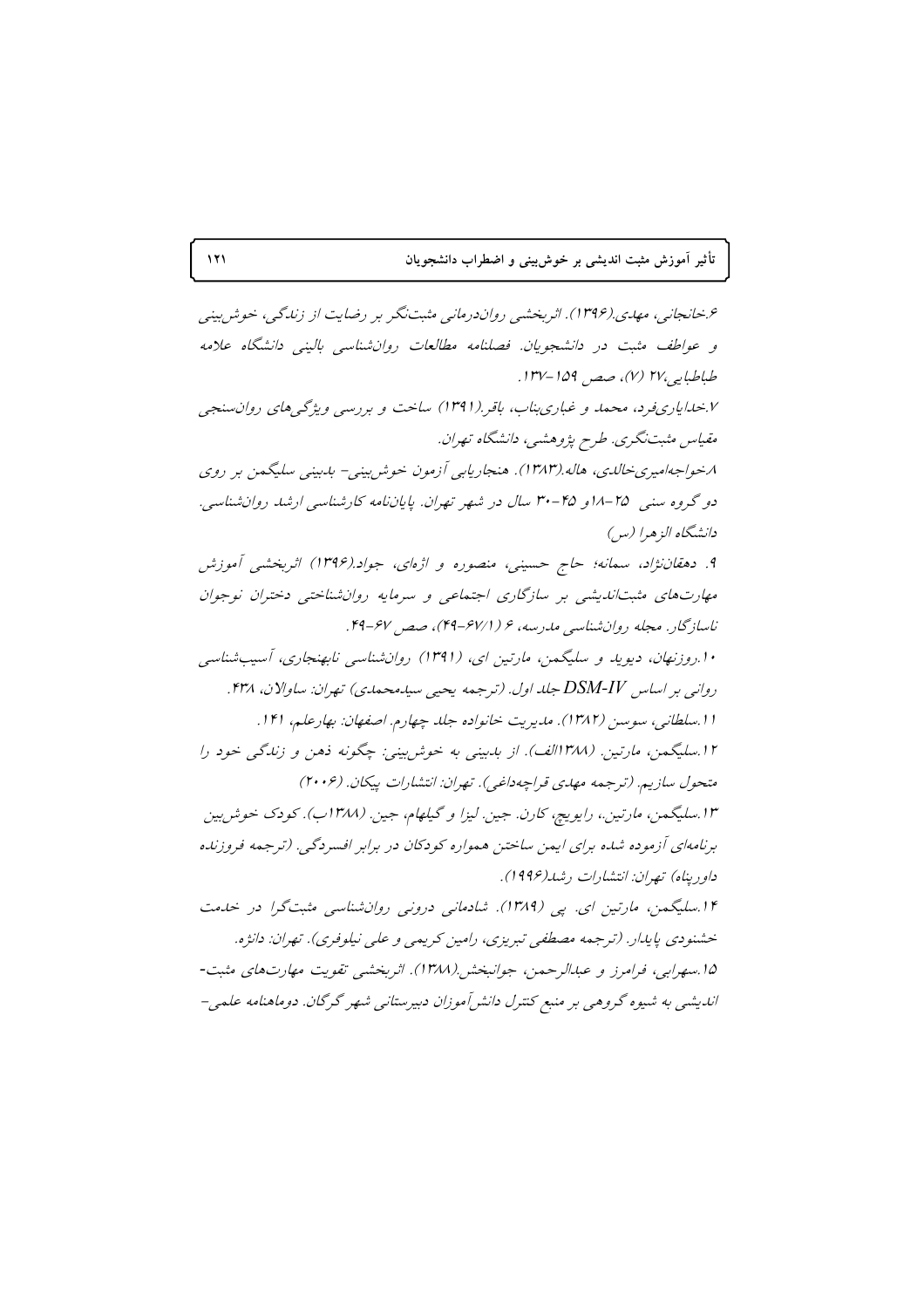یژوهشی دانشور رفتار روان شناسی بالینی و شخصیت، دانشگاه شاهد، ۱۶ا(۳۷)، صص ۵۹- $\mathcal{A}$ 

۱۶.عبادی، ندا و علینقی، فقیهی (۱۳۸۹). بررسی اثربخشی آموزش مثبتنگری در افزایش امید به زندگی زنان بدون همسر شهر اهواز؛ با تأکید بر قرآن. مجله روانشناسی و دین، سال،شعاره ۲، صصر ۷۴-اعر

۱۷.عظیم پور، علیرضا.(۱۳۸۶). ریشههای فلسفی روان شناسی مثبت گرا. انتشارات مشاور ماردسه، ۲(۳)، صصر ۹-۶.

١٨.عيسى نژاد، اميد؛ احمدى، سيداحمد؛ بهرامى، فاطمه؛ باغبان، ايران و شجاع حيدرى، مریم.(۱۳۹۰) بررسی اثربخشی آموزش غنیسازی روابط بر ارتقای خوش بینی و شادمانی زناشویی زوجین. پژوهش های نوین روانشناختبی (روانشناسی دانشگاه تبریز)، (۲) ه، صصر ۱۴۹ - ۱۲۹.

۱۹.فلاحی، معصومه و اسدی، الهه.(۱۳۹۵). اثربخشی مثبتاندیشی و دعا بر اضطراب و افسردگی جوانان ۱۷ تا ۱۹ ساله. فصلنامه دانش و پژوهش در روانشناسی کاربردی، شماره (٣)، صص ١٢۵ - ١١٨.

۲۰ کار، آلان (۱۳۸۷)، روان شناسی مثبت: علم شادمانی و نیرومندی های انسان. (ترجمه حسن پاشاشریفی، جعفر نجفی زند و با همکاری باقر ثنایی). تهران: سخن. (۲۰۰۴). ٢١. كاظميان، سميه (١٣٩١)، تاثير روش درمان مرور زناكى بر ميزان اضطراب دختران

نوجوان خانوادههای طلاق. فصلنامه دانش و پژوهش در روانشناسی کاربردی، شماره (۳)، صص ١٧-١١.

۲۲.کاویانی، حسین و موسوی، اشرف سادات.(۱۳۸۷). ویژگهای روانسنجی پرسشنامه اضطراب بک در طبقات سنی و جنسی جمعیت ایرانی. مجله دانشکله پزشکی، ۶۶ (۲)، صص ۱۴۰-۱۳۶.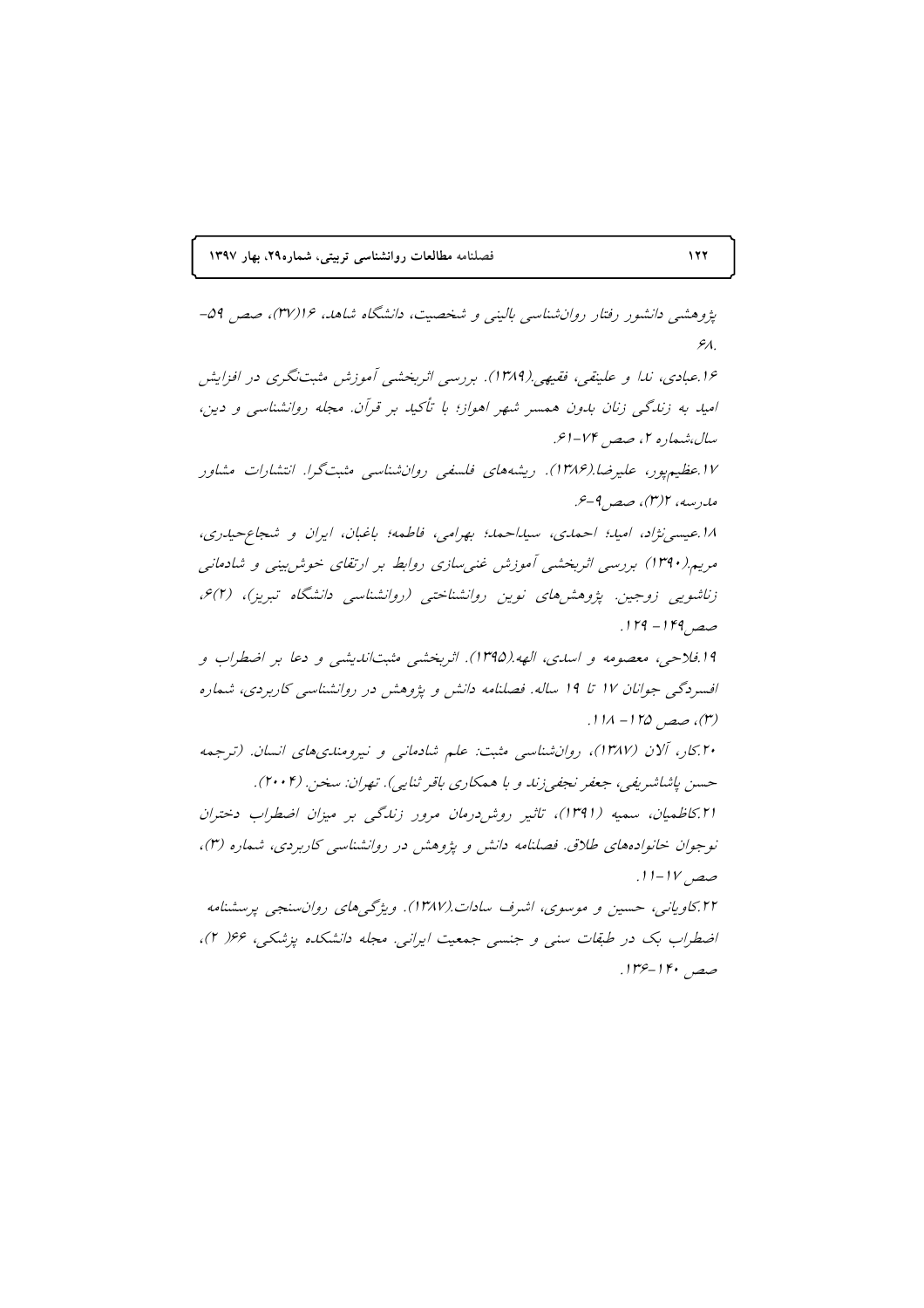تأثیر آموزش مثبت اندیشی بر خوشبینی و اضطراب دانشجویان

٢٣.کجباف، محمد باقر؛ عریضی، محمدرضا و خدابخشبی، مهدی (١٣٨۵)، هنجاریابی، پایایی، و روایی مقیاس خوش بینی و بررسی رابطهی بین خوش بینی، خود تسلط پایی، و افسردگی در شهر اصفهان. مطالعات روان شناختی، (۲(۱،۲) ـ ۵۸، ۶-۲۴.نادری، عزتالله. سيف نراقبي، مريم. ( ۱۳۷۸). روش های تحقيق و چگونگی ارزشيابی آن درعلوم انساني: با تأكيد بر علوم تربيتي (چاپ پانزدهم). تهران: بدر. ۲۵ نجفی، محمود؛ احدی، حسن؛ سهرابی، فرامرز و دلاور، علی(۱۳۹۴) ملل پیش بین دضامندی زندگی بر اساس سازههای روانشناسی مثبتگرا. مجله مطالعات روانشناسی بالبنی. (۲۱)ع، صصر, ۵۹-۳۱. ۲۶ نعیمهی، ابراهیه؛ شفیع آبادی، عبدالله و داوودآبادی، فاطمه (۱۳۹۵) اثربخشبی اموزش مهارتهای مثبتاندیشی با تاکید بر آموزههای دینی بر تابآوری و رغبتهای شغلی دانش -آموزان، فصلنامه فرهنگ مشاوره و رواندرمانی، (۷) ۲۸، صصر ۲۱-۲. ۲۷ نیک منش، زهرا و زندوکیل، مریم(۱۳۹۴). تاثیر آموزش مثبتنگری بر کیفیت زندگی، افسردگی، اضطراب و استرس بزهکاران نوجوان. پژوهشرنامه روان شناسبی مثبت، (۲)۲، صص ۴۶۴–۵۳. ۲۸ ولیدی پاک، آذر؛ خالدی، شادیه و معینه منش، کیومرث(۱۳۹۴). بررسی اثربخشبی آموزش ذهنآگاهی بر افزایش خوش بینی در زنان باردار دیابت. فصلنامه علوتربیتی و روانشناسی (روانشناسی سلامت)، (۲/ ۴)، ۷۸-۶۲. ٢٩.وينسنت پيل، نورميز. (١٣٨٨). قدرت زندگچ مثبت (ترجمه امير پهنام). تهران: انتشارات نسل نوانديش، چاپ دوم.(١٩٩٠)

30. Black, J., & Reynolds, W. M. (2013). Examining the relationship  $\circ f$ 

perfectionism, depression, and optimism: Testing for mediation and moderation. Journal of Personality and Individual Differences,  $3, (54), 426 - 431.$ 

31. Eagleson, C., Hayes, S., Mathews, A., Perman, G., & Hirsch, C.R. (2016). The power of positive thinking: Pathological worry is